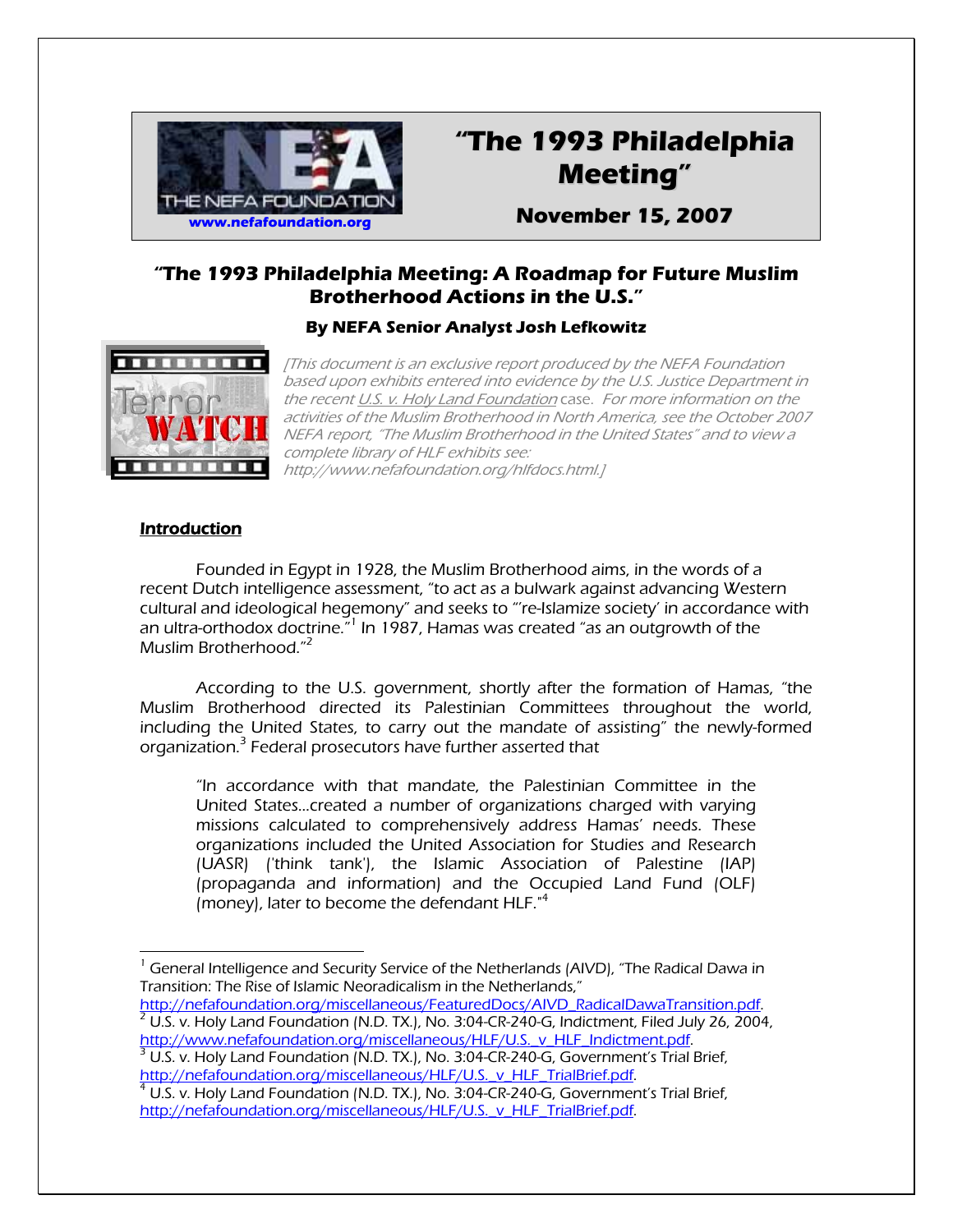From October 2-3, 1993,<sup>5</sup> key members of the U.S. Palestine Committee came together at a Marriott Courtyard hotel in Philadelphia, Pennsylvania for a conference that was monitored and recorded by Federal Bureau of Investigation (FBI) agents.<sup>6</sup> Wiretaps of this meeting, which were entered into evidence at the 2007 trial of the Holy Land Foundation (HLF), reveal an extremely savvy group of individuals committed to exploiting America's freedoms in order to turn the U.S. into a "safe place for the Movement."<sup>7</sup> The wiretaps also provide incontrovertible evidence of the deeply duplicitous nature of these men and their organizations. From calling Hamas "Samah" $^8$ throughout the meeting to acknowledging that they "cannot say…that I'm Hamas" when talking to Americans<sup>9</sup> to advising that "War is deception,"<sup>10</sup> the attendees display a cunning that served them effectively for years, allowing their organizations to operate with relative impunity throughout the 1990s.

For example, the Texas-based HLF was able to develop into the largest Muslim charitable organization in the U.S., raising millions of dollars.<sup>11</sup> Similarly, IAP, the other key organization represented at the Philadelphia meeting, trumpeted on its website in 2000 that it had "grown into the largest Muslim, Arab, and Palestinian American grassroots organization dedicated to the cause of Palestine with tens of regional and local chapters, representatives, and offices around the country."12 Despite their firm commitment to supporting Hamas' radical agenda, HLF and IAP adeptly couched their actions in the language of humanitarianism and multiculturalism. For example, in a 2000 edition of its "S.H.A.R.E."<sup>13</sup> newsletter, HLF wrote, "we affirm that all possible steps should be taken to alleviate or prevent human suffering while opening windows of hope for all innocent people throughout the world!"<sup>14</sup> And, on its website, IAP stated that it "builds strong bridges with various Muslim, Arab, Palestinian and other American groups through its activities and contacts with community centers, mosques, churches, media, civil and human rights institutions, intellectuals and officials."15

 U.S. v. Holy Land Foundation (N.D. TX.), No. 3:04-CR-240-G, Government Exhibit 016-0049, http://nefafoundation.org/miscellaneous/HLF/93Philly\_27.pdf. See also:

http://nefafoundation.org/miscellaneous/HLF/shukri\_samah2.pdf.

 $\sqrt[9]{0.5}$ . v. Holy Land Foundation (N.D. TX.), No. 3:04-CR-240-G, Government Exhibit 016-0087,

http://nefafoundation.org/miscellaneous/HLF/93Philly\_18.pdf.<br><sup>10</sup> U.S. v. Holy Land Foundation (N.D. TX.), No. 3:04-CR-240-G, Government Exhibit 016-0069,<br>http://nefafoundation.org/miscellaneous/HLF/93Philly\_9.pdf.

 $\frac{11}{11}$  Peter Whoriskey, "Mistrial Declared in Islamic Charity Case," The Washington Post, October 23, 2007.

 $\overline{a}$  $^5$  U.S. v. Holy Land Foundation (N.D. TX.), No. 3:04-CR-240-G, Government Exhibit 004-0008, http://nefafoundation.org/miscellaneous/HLF/93philly\_agenda.pdf.

U.S. v. Holy Land Foundation (N.D. TX.), No. 3:04-CR-240-G, Government's Trial Brief, http://nefafoundation.org/miscellaneous/HLF/U.S.\_v\_HLF\_TrialBrief.pdf.

U.S. v. Holy Land Foundation (N.D. TX.), No. 3:04-CR-240-G, Government Exhibit 016-0063, http://nefafoundation.org/miscellaneous/HLF/93Philly\_16.pdf.

<sup>&</sup>lt;sup>12</sup> "IAP Mission," http://web.archive.org/web/20010206081325/www.iap.org/about\_iap.htm.<br><sup>13</sup> "S.H.A.R.E" stood for "Serve", "Help", "Aid", "Rescue" and "Educate."<br><sup>14</sup> HLF "S.H.A.R.E." Newsletter, May 2000.<br><sup>15</sup> "IAP Mis

Note: Following 9/11, HLF and IAP faced a far less welcoming environment. In December 2001, the Treasury Department froze HLF's assets and labeled the organization a Specially Designated Global Terrorist, announcing, "the Holy Land Foundation masquerades as a charity, while its primary purpose is to fund Hamas. This is not the case of one bad actor stealing from the petty cash drawer and giving those stolen monies to terrorism. This organization exists to raise money in the United States to promote terror." Then, in December 2004, HLF and IAP were amongst a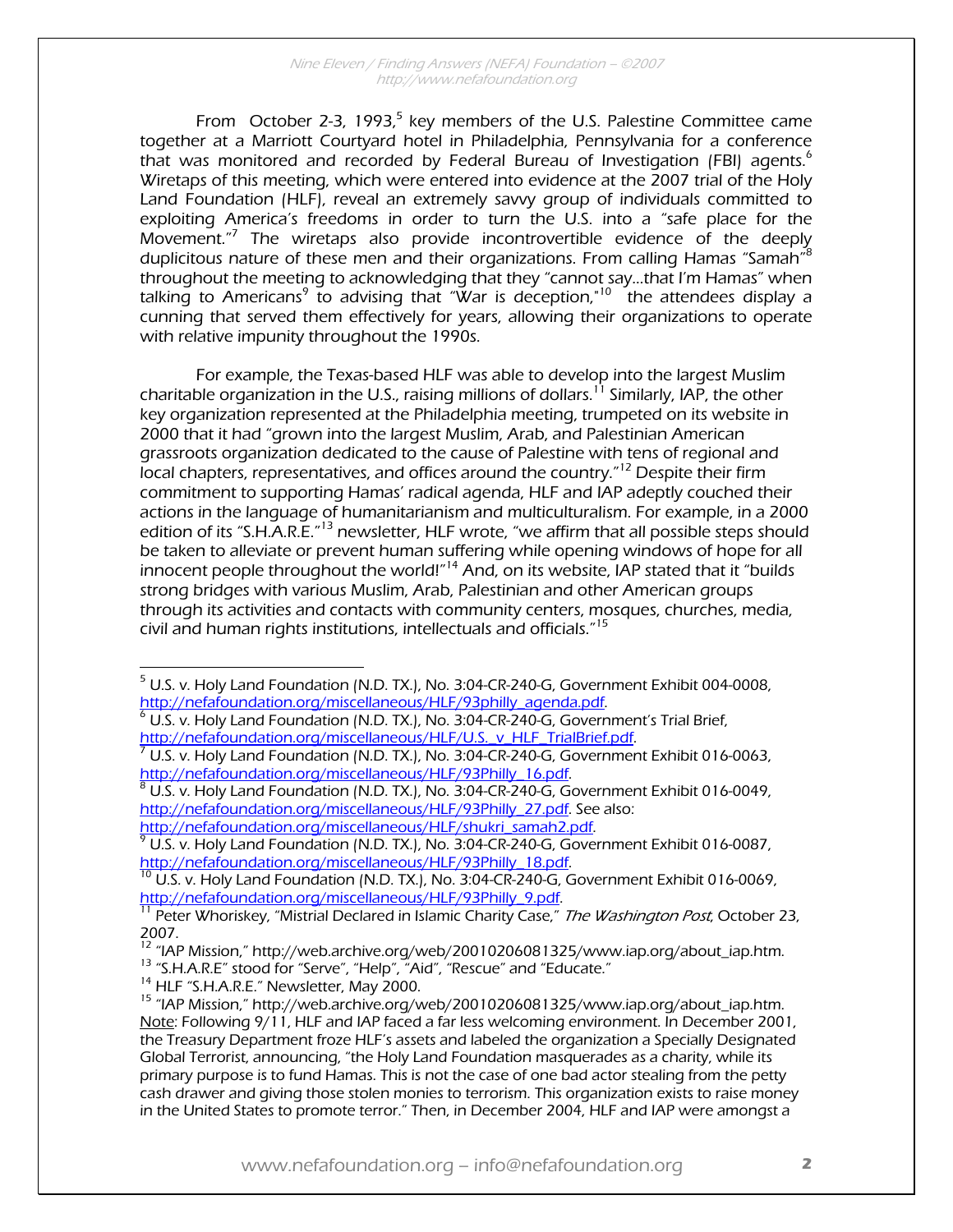Also of deep significance at the Philadelphia meeting is discussion about the need to form a "political organization and public relations" organ, <sup>16</sup> "whose Islamic hue is not very conspicuous."17 One of the attendees saw this new organization as a necessity because the groups that were in existence at the time were "purely Islamic organizations" and may be "burned" and "unable to work."18 Less than a year after the meeting, two attendees and one-time IAP officials founded the Council on American-Islamic Relations (CAIR), which now serves as the self-appointed voice of the American Muslim community in the national media, regularly offering "diversity training" to law enforcement and able to access the highest levels of the U.S. government. Notably, in a filing in the HLF case, the U.S. government identifies CAIR as a member of the U.S. Palestine Committee.<sup>19</sup>

#### Context : The Signing of the Oslo Accords

 $\overline{a}$ 

On September 13, 1993, representatives of the Government of Israel and the Palestinian Liberation Organization (PLO) signed "The Declaration of Principles on Interim Self-Government Arrangements" (a.k.a. "The Oslo Accords"). That document, which, by most accounts, officially ended the First Intifada, stated that both parties:

"agree that it is time to put an end to decades of confrontation and conflict, recognize their mutual legitimate and political rights, and strive to live in peaceful coexistence and mutual dignity and security and achieve a just, lasting and comprehensive peace settlement and historic reconciliation through the agreed political process."<sup>20</sup>

The U.S. government's trial brief in the HLF case summarizes Hamas' response to the Accords:

"The Oslo Accords were not...universally accepted. Hamas rejected the agreement for its unacceptable condition of recognizing Israel's right to exist. For Hamas, the Oslo Accords were a threat to its survival and in direct confrontation with its most valued tenet - the destruction of the State of Israel and the creation of an Islamic state in all of what is today Israel, the West Bank, and the Gaza Strip."<sup>21</sup>

number of defendants held civilly liable in a \$156 million judgment stemming from the1996 murder of U.S. citizen David Boim by Hamas terrorists in the West Bank. Although the 2007 trial of HLF and seven of its officials for providing material support to Hamas ended in a mistrial on most charges, the U.S. government has said it will retry the case.

 $^{16}$  U.S. v. Holy Land Foundation (N.D. TX.), No. 3:04-CR-240-G, Government Exhibit 016-0073, http://nefafoundation.org/miscellaneous/HLF/93Philly 11.pdf.

 $17$  U.S. v. Holy Land Foundation (N.D. TX.), No. 3:04-CR-240-G, Government Exhibit 016-0067,

http://nefafoundation.org/miscellaneous/HLF/93Philly\_8.pdf.<br><sup>18</sup> U.S. v. Holy Land Foundation (N.D. TX.), No. 3:04-CR-240-G, Government Exhibit 016-0067,<br>http://nefafoundation.org/miscellaneous/HLF/93Philly\_8.pdf.

 $h^9$  U.S. v. Holy Land Foundation (N.D. TX.), No. 3:04-CR-240-G, List of Unindicted Co-conspirators

and/or Joint Venturers, Filed May 29, 2007,<br>http://www.nefafoundation.org/miscellaneous/HLF/US v HLF Unindicted Coconspirators.pdf.

 $\frac{1}{20}$  "The Declaration of Principles on Interim Self-Government Arrangements", September 13, 1993.<br><sup>21</sup> U.S. v. Holy Land Foundation (N.D. TX.), No. 3:04-CR-240-G, Government's Trial Brief, http://nefafoundation.org/miscellaneous/HLF/U.S.\_v\_HLF\_TrialBrief.pdf.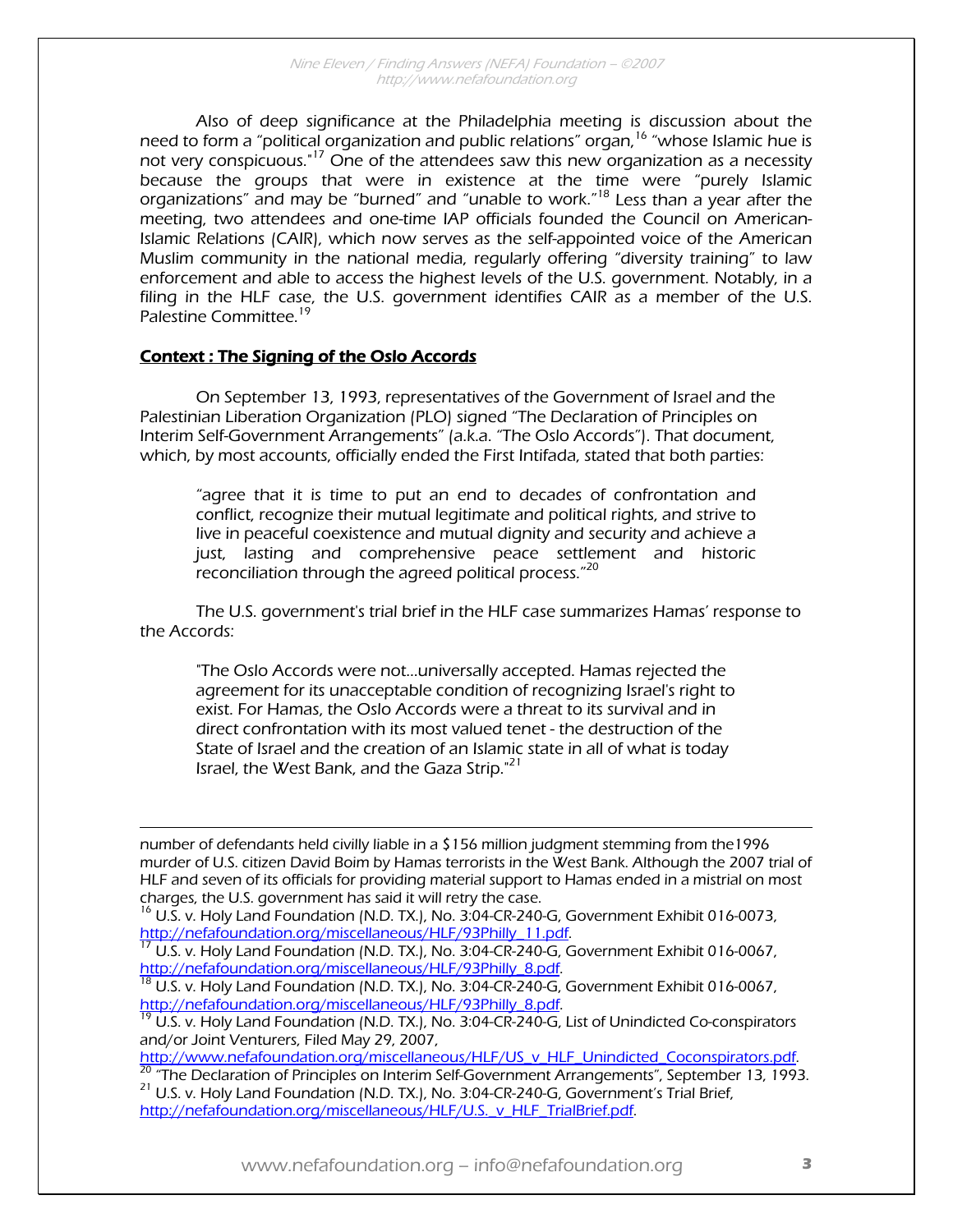#### Moreover, according to that same government brief,

"For Hamas' support network in the United States (the Palestinian Committee), the signing of the Oslo Accords and America's brokering of the agreement presented a difficult challenge. The Oslo Accords had provided a degree of public expectation for a peaceful resolution to the historic conflict. In order for the Palestinian Committee to fulfill its mandate of assisting and strengthening Hamas, it would have to be much more cautious and organized in its efforts, so as to avoid overt alignment with a group now dedicated to undermining the American-backed peace process."<sup>22</sup>

## The Purpose of the Meeting

 According to the FBI, it was in this context that members of the Palestine Committee met "to develop a strategy to defeat the Israeli/Palestinian peace accord, and to continue and improve their fund-raising and political activities in the United States." $^{23}$ 

 Meeting attendee Omar Ahmad (see biographical information below) succinctly summarizes the groups' view of the Oslo Accords when he comments to attendees that the peace treaty "is between infidels and infidels."<sup>24</sup>

## The Attendees

 Federal prosecutors reported that "approximately 20 members of the Palestinian Committee" attended the Philadelphia meeting; $^{25}$  the FBI has identified those individuals as "senior leaders of HAMAS, the HLFRD and the IAP."<sup>26</sup>

 Four HLF officials – Shukri Abu Baker, Ghassan Elashi, Mufid Abdulqader, and Haitham Maghawri -- who faced trial in Texas for providing material support to Hamas attended the conference.<sup>27</sup>

• Shukri Abu Baker: Abu Baker helped found HLF and served as the organization's President, Secretary, and Chief Executive Officer.<sup>28</sup> In 2005, the

 $\overline{a}$  $^{22}$  U.S. v. Holy Land Foundation (N.D. TX.), No. 3:04-CR-240-G, Government's Trial Brief, http://nefafoundation.org/miscellaneous/HLF/U.S.\_v\_HLF\_TrialBrief.pdf. 23 Action Memorandum from Dale L. Watson, Assistant Director, Counterterrorism Division,

Federal Bureau of Investigation to R. Richard Newcomb, Director, Office of Foreign Asset Control, Department of Treasury, November 5, 2001, Herein "FBI Action Memorandum dated Nov. 5,<br>2001," http://nefafoundation.org/miscellaneous/HLF/WatsonMemo.pdf.

 $^{24}$  U.S. v. Holy Land Foundation (N.D. TX.), No. 3:04-CR-240-G, Government Exhibit 016-0071,

http://nefafoundation.org/miscellaneous/HLF/93Philly\_10.pdf.<br><sup>25</sup> U.S. v. Holy Land Foundation (N.D. TX.), No. 3:04-CR-240-G, Government's Trial Brief,<br>http://nefafoundation.org/miscellaneous/HLF/U.S. v. HLF TrialBrief.pdf

<sup>&</sup>lt;sup>26</sup> FBI Action Memorandum dated Nov. 5, 2001.<br><sup>27</sup> U.S. v. Holy Land Foundation (N.D. TX.), No. 3:04-CR-240-G, Indictment, Filed July 26, 2004 and http://nefafoundation.org/miscellaneous/HLF/93philly\_hotelreceipts.pdf.<br><sup>28</sup> U.S. v. Holy Land Foundation (N.D. TX.), No. 3:04-CR-240-G, Indictment, Filed July 26, 2004,

http://www.nefafoundation.org/miscellaneous/HLF/U.S. v\_HLF\_Indictment.pdf.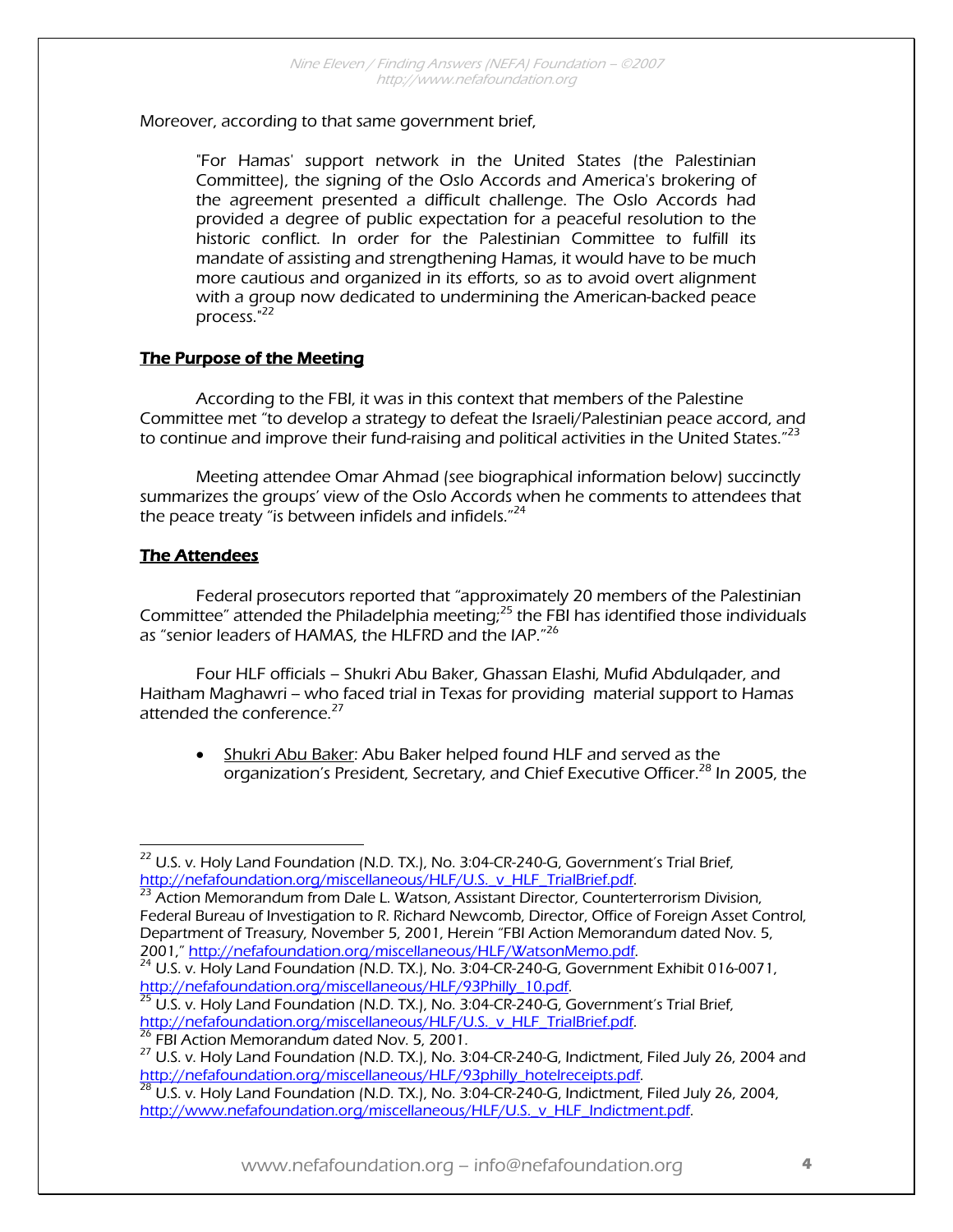U.S. government asserted that his brother, Jamal, was "the former Hamas leader in Sudan and the current Hamas leader in Yemen."<sup>29</sup>

- Ghassan Elashi: Elashi incorporated  $HLF<sup>30</sup>$  and served as the organization's Treasurer and later as Chairman of the Board.<sup>31</sup> He also incorporated IAP<sup>32</sup> and was a founding board member of CAIR's Texas chapter.<sup>33</sup> In April 2005, Elashi and his computer company, Infocom, were convicted for engaging in prohibited financial transactions with a Specially Designated Terrorist and conspiring to commit money laundering. That Specially Designated Terrorist was Hamas official Mousa Abu Marzook, who is married to Ghassan's cousin, Nadia Elashi.<sup>34</sup> (Notably, Marzook gave HLF \$210,000<sup>35</sup> and IAP \$858,158.<sup>36</sup>)
- Mufid Abdulqader: Abdulqader "was a top fundraiser" for HLF and is the halfbrother of Hamas leader and Specially Designated Global Terrorist Khalid Mishal.<sup>37</sup> Further, through his sister's marriage, he is related to Mohamed Siam,38 whom the U.S. government has identified as "one of the founders of Hamas."<sup>39</sup>
- Haitham Maghawri: Maghawri acted as HLF's Executive Director.<sup>40</sup>

HLF fundraiser Abdel Jabbar Hamdan, who was arrested on immigration violations the same day the HLF indictment was issued, was also at the meeting.<sup>41</sup> According to the Department of Homeland Security, Hamdan "served as the primary spokesman and fundraiser for the organization in Southern California" from 1990 until the Treasury Department shut down HLF in December 2001. $^{42}$ 

 $\overline{a}$  $^{29}$  U.S. v. Holy Land Foundation (N.D. TX.), No. 3:04-CR-240-G, Superseding Indictment, Filed November 30, 2005,

http://nefafoundation.org/miscellaneous/HLF/U.S.\_v\_HLF\_SpcIndictment.pdf.<br><sup>30</sup> U.S. v. Holy Land Foundation (N.D. TX.), No. 3:04-CR-240-G, Government Exhibit 011-0032,<br>http://www.nefafoundation.org/miscellaneous/HLF/AOI\_OL

 $31$  U.S. v. Holy Land Foundation (N.D. TX.), No. 3:04-CR-240-G, Indictment, Filed July 26, 2004.<br><sup>32</sup> U.S. v. Holy Land Foundation (N.D. TX.), No. 3:04-CR-240-G, Government Exhibit 011-0033, http://www.nefafoundation.org

Testimony of Matthew Epstein before the United States Senate Judiciary Committee, Subcommittee on Terrorism, Technology, and Homeland Security, "Saudi Support for Islamic Extremism in the United States," September 10, 2003.<br><sup>34</sup> http://nefafoundation.org/miscellaneous/HLF/familiallinks.pdf.

<sup>&</sup>lt;sup>35</sup> U.S. v. Holy Land Foundation (N.D. TX.), No. 3:04-CR-240-G, Government Exhibit 011-0020, http://www.nefafoundation.org/miscellaneous/HLF/HLF IRS990 1993.pdf.

<sup>&</sup>lt;sup>36</sup> U.S. v. Holy Land Foundation (N.D. TX.), No. 3:04-CR-240-G, Government Exhibit 020-0034,<br>http://www.nefafoundation.org/miscellaneous/FeaturedDocs/IAP Marzook Summarv.pdf.

<sup>&</sup>lt;sup>37</sup> U.S. v. Holy Land Foundation (N.D. TX.), No. 3:04-CR-240-G, Indictment, Filed July 26, 2004,<br>http://www.nefafoundation.org/miscellaneous/HLF/U.S. v. HLF. Indictment.pdf.

<sup>&</sup>lt;sup>38</sup> http://nefafoundation.org/miscellaneous/HLF/familiallinks.pdf.<br><sup>39</sup> Department of Justice Press Release, "Yemeni Citizens Arrested for Conspiring to Provide Support to Al Qaeda, Hamas, and Other Terrorist Groups," March 4, 2003,

http://nefafoundation.org/miscellaneous/HLF/Siam\_Hamas.pdf.<br><sup>40</sup> U.S. v. Holy Land Foundation (N.D. TX.), No. 3:04-CR-240-G, Indictment, Filed July 26, 2004.<br><sup>41</sup> http://nefafoundation.org/miscellaneous/HLF/93philly\_hotelr

Immigration Authorities to Address Terrorism-Related Threats since January 2004," May 7, 2007.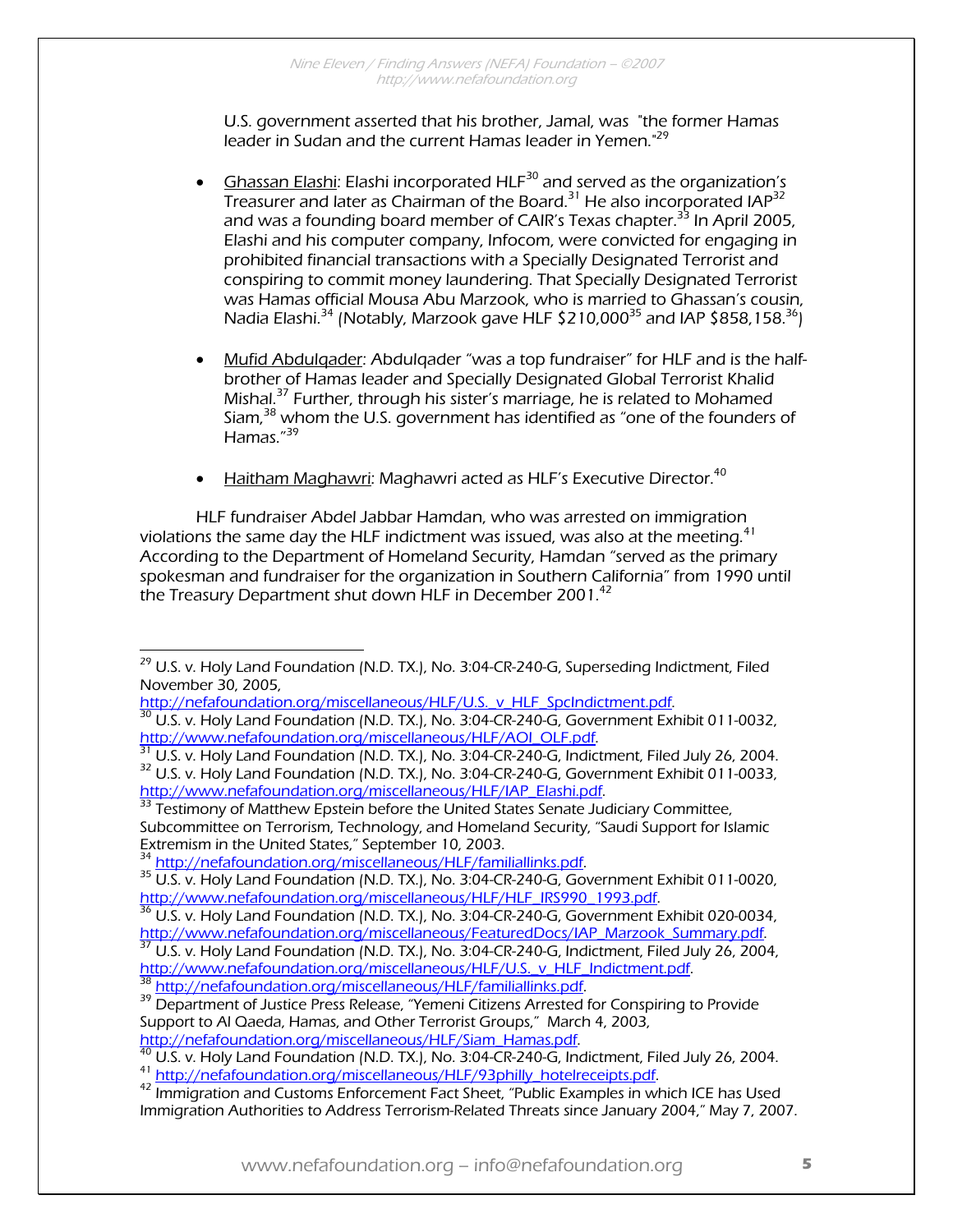A fifth HLF official, Mohamed El-Mezain, was invited but was too ill to attend.<sup>43</sup> El-Mezain incorporated HLF, served as the original Chairman of the Board, and then became Director of Endowments.<sup>44</sup> According to a 2006 Treasury Department document, Khalid Mishal identified El-Mezain, who is Mousa Abu Marzook's cousin, <sup>45</sup> "as the Hamas leader for the U.S."46 In the HLF trial, El-Mezain was acquitted of all charges against him, except the material support charge, on which the jury deadlocked.<sup>47</sup>

A handful of IAP officials joined their HLF associates in Philadelphia.

- $\degree$  Omar Ahmad:<sup>48</sup> Ahmad served as President of IAP.<sup>49</sup> Shortly after the Philadelphia meeting, in 1994, Ahmad co-founded CAIR and is currently the organization's Chairman Emeritus.<sup>50</sup>
- Nihad Awad:<sup>51</sup> Awad acted as IAP's Director of Public Relations.<sup>52</sup> He cofounded CAIR with Omar Ahmad and is currently the group's Executive Director.<sup>53</sup>
- Akram Kharroubi:<sup>54</sup> In a 1991 letter, Kharroubi identifies himself as the Chairman of IAP's Washington branch.<sup>55</sup> From 1995-1999, he was HLF's representative in Ramallah.<sup>56</sup> According to the FBI, "during the early 1990s," Kharroubi "was in contact with HAMAS leaders, including Mousa Abu Marzook. He reportedly distributed HAMAS statements when they were issued." Detained by Israel in 1999, he admitted to his interviewers that "from

 $\overline{a}$  $^{43}$  U.S. v. Holy Land Foundation (N.D. TX.), No. 3:04-CR-240-G, Government's Trial Brief,

http://nefafoundation.org/miscellaneous/HLF/U.S.\_v\_HLF\_TrialBrief.pdf.<br><sup>44</sup> U.S. v. Holy Land Foundation (N.D. TX.), No. 3:04-CR-240-G, Indictment, Filed July 26, 2004,<br>http://www.nefafoundation.org/miscellaneous/HLF/U.S.\_

 $\frac{45 \text{ U.S.}}{1}$  v. Holy Land Foundation (N.D. TX.), No. 3:04-CR-240-G, Indictment, Filed July 26, 2004, http://www.nefafoundation.org/miscellaneous/HLF/U.S. v HLF Indictment.pdf. Note: Another of El-Mezain's cousins, Ahmad Hamdan, was a Hamas member deported to Lebanon. See:<br>http://nefafoundation.org/miscellaneous/HLF/familiallinks.pdf.

 $^{46}$  Treasury Department Press Release, "Treasury Freezes Assets of Organization Tied to Hamas," February 19, 2006,<br>http://nefafoundation.org/miscellaneous/FeaturedDocs/Treasury Designation KindHearts.pdf

<sup>147</sup> U.S. v. El-Mezain (N.D. TX.), No. 3:04-CR-240-G, Verdict, Filed October 22, 2007.<br>
<sup>48</sup> http://nefafoundation.org/miscellaneous/HLF/93philly hotelreceipts.pdf.<br>
<sup>49</sup> Nihad Awad, "Muslim-Americans in Mainstream America,

 $<sup>51</sup>$  U.S. v. Holy Land Foundation (N.D. TX.), No. 3:04-CR-240-G, Government's Memorandum in</sup> Opposition to Council on American-Islamic Relations' Motion for Leave to File a Brief Amicus Curiae Instanter and Amicus Brief in Support of the Unindicted Co-Conspirators' First and Fifth Amendment Rights, Filed September 4, 2007,

nttp://nefafoundation.org/miscellaneous/HLF/AwadAhmad\_Philly.pdf.<br>
<sup>52</sup> Nihad Awad, "Muslim-Americans in Mainstream America," *The Link*, February-March 2000.<br>
<sup>53</sup>CAIR National Board and Staff,<br>
http://www.cair.com/AboutU

<sup>&</sup>lt;sup>54</sup> FBI Action Memorandum dated Nov. 5, 2001.<br><sup>55</sup> U.S. v. Holy Land Foundation (N.D. TX.), No. 3:04-CR-240-G, Government Exhibit 022-0006, http://nefafoundation.org/miscellaneous/HLF/DarAlHijrah\_IAPOLF.pdf.<br><sup>56</sup> http://nefafoundation.org/miscellaneous/HLF/hlf\_hlfoffices.pdf.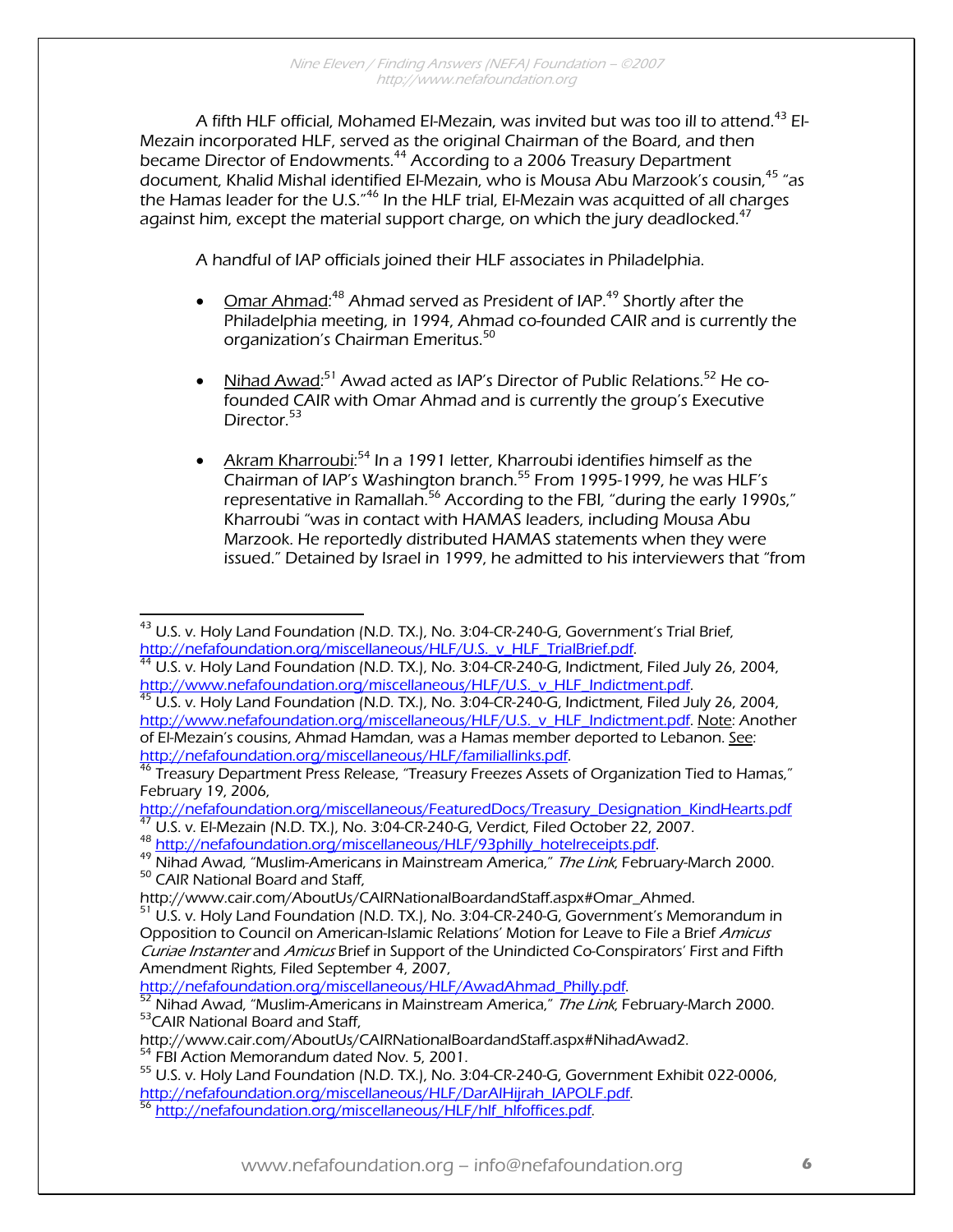1994 to 1999, he was a money courier between HAMAS members in Jordan and the West Bank."<sup>57</sup>

- Mohammad Al-Hanooti:<sup>58</sup> Hanooti served as IAP President from 1984-1986.<sup>59</sup> A 2001 FBI memorandum cited an FBI source, who had "been found reliable in the past," who "stated that Al-Hanooti was a big supporter of HAMAS." That same memo cited another FBI source, who also had "been found reliable in the past," who reported "that Al-Hanooti collected over six million U.S. dollars for support of HAMAS in Israel."<sup>60</sup>
- Ismail Elbarasse:<sup>61</sup> Elbarasse incorporated the American Middle Eastern League for Palestine,  $62$  which "did business as" IAP.  $63$  Elbarasse held a joint bank account with Mousa Abu Marzook in the 1990s; further, Specially Designated Terrorist Mohammad Salah told Israeli authorities "that he was directed by Marzook to receive funds from Elbarasse to be used for funding HAMAS military operations…Salah's financial records document that Elbarasse wire-transferred a total of \$735,000 to Salah from December 1992 to January 1993."64
- Hasan Sabri:<sup>65</sup> Sabri worked for IAP Information Services<sup>66</sup> and later served on IAP's board.<sup>67</sup>

Two other attendees were affiliated with the Al-Aqsa Educational Fund (AAEF), which Chicago prosecutors have argued was a conduit for Hamas funds.<sup>68</sup> According to the FBI, "in early 1994,…[the] Al-Aqsa Educational Fund…and the HLFRD were in conflict over fund-raising issues...HAMAS Political Bureau head Mousa Abu Marzook designated the HLFRD as the primary fund-raising entity in the United States and ordered the AAEFI to curtail fund-raising operations. Ultimately, Marzook traveled to the United States and chaired a meeting in Dallas, Texas, regarding this issue…"69

• Abdelhaleem Ashqar:<sup>70</sup> Ashqar, who incorporated the AAEF,<sup>71</sup> was indicted in August 2004 with Mousa Abu Marzook and Mohammad Salah for

<sup>&</sup>lt;sup>57</sup> FBI Action Memorandum dated Nov. 5, 2001.

<sup>&</sup>lt;sup>58</sup> FBI Action Memorandum dated Nov. 5, 2001.<br><sup>59</sup> "Backgrounder On the Fiqh Council of North America and the Council on American-Islamic<br>Relations," The Investigative Project on Terrorism, Citing *Ila Filastin*, Februar

<sup>&</sup>lt;sup>60</sup> FBI Action Memorandum dated Nov. 5, 2001.<br><sup>61</sup> FBI Action Memorandum dated Nov. 5, 2001.<br><sup>62</sup> U.S. v. Holy Land Foundation (N.D. TX.), No. 3:04-CR-240-G, Government Exhibit 022-0006,<br>http://www.nefafoundation.org/misc

 $\frac{63}{12}$  U.S. v. Holy Land Foundation (N.D. TX.), No. 3:04-CR-240-G, Government Exhibit 011-0012, http://www.nefafoundation.org/miscellaneous/HLF/DBA AMELP TX.pdf.<br>
<sup>64</sup> FBI Action Memorandum dated Nov. 5, 2001.<br>
<sup>65</sup> http://nefafoundation.org/miscellaneous/HLF/93philly hotelreceipts.pdf.<br>
<sup>66</sup> http://nefafoundation.or

http://web.archive.org/web/2000081822162217101/www.iap.org/contact\_us.html<br><sup>68</sup> U.S. v. Marzook (N.D. IL.), No. 03-CR-978, Second Superseding Indictment,

http://nefafoundation.org/miscellaneous/HLF/U.S.\_v\_Marzook\_Excerpt.pdf. <sup>69</sup> FBI Action Memorandum dated Nov. 5, 2001. 70 FBI Action Memorandum dated Nov. 5, 2001.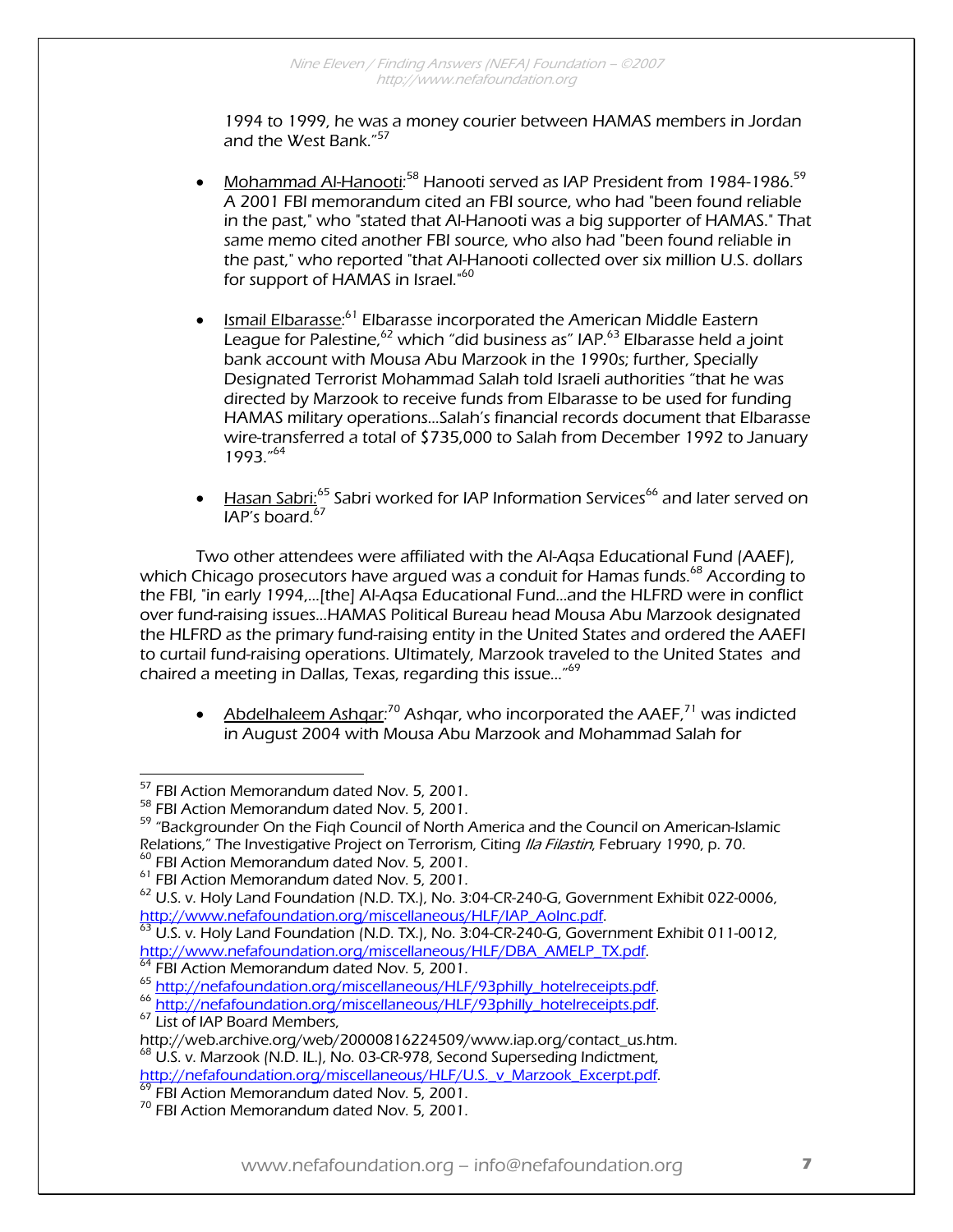allegedly participating in a 15-year racketeering conspiracy to support Hamas. Prosecutors alleged that, "From 1989, Ashqar functioned as a conduit of money for Hamas members both in the United States and abroad. In this role, he opened various bank accounts in and around Oxford, Miss., which he utilized as a clearinghouse for Hamas funds from Abu Marzook as well as other Hamas members and organizations in the United States and abroad…Ashqar also served as a communications conduit for Hamas both through his participation in and linking of telephone calls between various Hamas members in the United States and abroad, as well as his storing and disseminating numerous Hamas-related documents that concerned both the public activities of Hamas as well as the internal operation of Hamas."<sup>72</sup> In 2007, Ashqar was acquitted of racketeering conspiracy but convicted of obstruction of justice and criminal contempt charges related to his refusal to testify in a grand jury investigation of Hamas' U.S. network.<sup>73</sup>

 $\bullet$  Muin Shabib:<sup>74</sup> Shabib, who served as an AAEF official,<sup>75</sup> "admitted supporting HAMAS financially and politically" during a March 1994 FBI interview.<sup>76</sup>

There is little information publicly available on the other meeting attendees, including Ghassan Saleh,<sup>77</sup> Riad Ahmed, and Abdul-Rahman Baraksi.<sup>78</sup>

#### Planning the Agenda

 Prosecutors in the HLF case introduced an undated intercepted telephone conversation between AAEF's Abdelhaleem Ashqar, HLF's Shukri Abu Baker, and IAP's Omar Ahmad (a.k.a. Omar Yehya), in which the three men plan the details of the upcoming conference.

A significant portion of the conversation is spent talking about the best format for the conference. Ahmad asks,

"should we ask every organization...to present a paper on behalf of his organization?...for instance, the people of the Association [IAP], we are four or five. All of us should try to organize our thoughts and one of [us] would come and present a paper, to see what he believes, the strategy

http://nefafoundation.org/miscellaneous/HLF/U.S.\_v\_Marzook\_Excerpt.pdf.<br><sup>73</sup> Dan Effen, "Two Men Acquitted of Conspiracy to Fund Hamas Activities in Israeli," *The<br>Washington Post*, February 2, 2007.

<sup>78</sup> http://nefafoundation.org/miscellaneous/HLF/93philly\_hotelreceipts.pdf.

 $71$ U.S. v. Holy Land Foundation (N.D. TX.), No. 3:04-CR-240-G, Government Exhibit 011-0034, http://www.nefafoundation.org/miscellaneous/HLF/AOI\_AAEF.pdf. 72 U.S. v. Marzook (N.D. IL.), No. 03-CR-978, Second Superseding Indictment,

<sup>&</sup>lt;sup>74</sup> FBI Action Memorandum dated Nov. 5, 2001.<br><sup>75</sup> Janice Kephart, "Immigration and Terrorism: Moving Beyond the 9/11 Staff Report on Terrorist Travel," Center for Immigration Studies, September 2005, Citing IRS Form 990, AI Agsa Educational Fund, 1993.

<sup>&</sup>lt;sup>76</sup> FBI Action Memorandum dated Nov. 5, 2001.<br><sup>77</sup> <u>Note</u>: Saleh is mentioned in a letter authored by Ghassan Elashi. However, his exact role is not clear. See: U.S. v. Holy Land Foundation (N.D. TX.), No. 3:04-CR-240-G, Government Exhibit 005-<br>0006, http://nefafoundation.org/miscellaneous/HLF/IAP\_OLF\_JointAddress.pdf.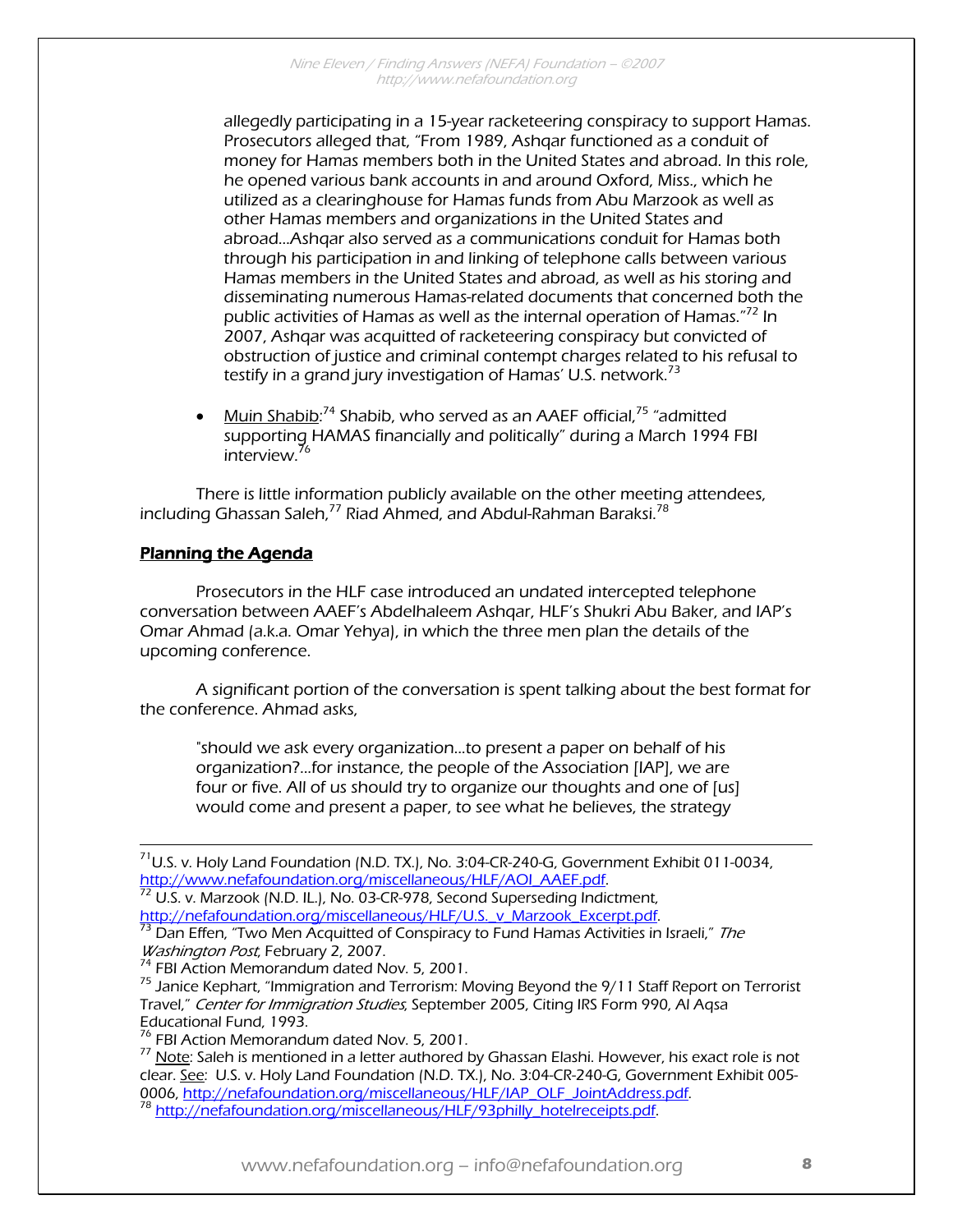and what is the situation of the work in the future. For instance, the same thing for the Fund, the same thing for Al Agsa, too."<sup>79</sup>

Abu Baker responds, "my opinion is to designate people to write" because "it is essential to know what the future of the charitable and national organizations under the self rule area will be. At least, even if theoretically...from the legality standpoint, what can happen to them  $^{\mathrm{"80}}$ 

When the discussion shifts to the invite list, Ahmad asks about inviting Abdel Aziz Sidiqui, "the Sudanese brother." Abu Baker replies, "I'm just with the original idea that we limit the number. We don't…necessarily have to bring everyone who is working because [the meeting] is strategic planning." Voicing concerns about security, he remarks, "A large number...will be suspicious and...will attract attention."<sup>81</sup>

Reflecting similar priorities, Abu Baker expresses his desire that "this meeting will be an open presentation...so that some[one] walks into us from the street and hears the talk, he will not..." be suspicious. Abu Baker adds, "Because, you have talk about the organizations and you need to work properly."<sup>82</sup>

In a follow up conversation, Ashqar informs Omar Ahmad that "you are looking at twenty-three or twenty-six" attendees.<sup>83</sup>

## The Agenda

 Prosecutors introduced the conference's agenda into evidence during the HLF trial; that document states that the meeting's goals during the four sessions were "determining the strategies, policies, and frames of Islamic activism for Palestine in North America in the near and far stages in its following aspects: Political action and public relations. Popular action. Charitable action. Media action."<sup>84</sup>

#### Opening the Conference and Establishing the Ground Rules: Say "Samah", not Hamas

 As the conference opens, Omar Ahmad asks God to "heal" Mohamed El-Mezain and then explains the purpose of the meeting to the attendees, saying, "This meeting was called for by the Palestine Committee...to study the situation in light of the latest developments on the Palestinian arena, its effects and impact on our work here in America."<sup>85</sup>

 $\overline{a}$  $^{79}$  U.S. v. Holy Land Foundation (N.D. TX.), No. 3:04-CR-240-G, Government Exhibit 016-0025,

http://nefafoundation.org/miscellaneous/HLF/93philly\_planning.pdf.<br><sup>80</sup> U.S. v. Holy Land Foundation (N.D. TX.), No. 3:04-CR-240-G, Government Exhibit 016-0025,<br>http://nefafoundation.org/miscellaneous/HLF/93philly\_planning

http://nefatorg/miscellandeous/Hurryplandeous/Hurryplanning. v. Holy Land Foundation (N.D. TX.), No. 3:04-CR-240-G, Government Exhibit 016-0025, http://nefafoundation.org/miscellaneous/HLF/93philly\_planning.pdf.<br><sup>82</sup> U.S. v. Holy Land Foundation (N.D. TX.), No. 3:04-CR-240-G, Government Exhibit 016-0025,

http://nefafoundation.org/miscellaneous/HLF/93philly\_planning.pdf.<br><sup>83</sup> U.S. v. Holy Land Foundation (N.D. TX.), No. 3:04-CR-240-G, Government Exhibit 016-0015,

http://nefafoundation.org/miscellaneous/HLF/93philly\_planning2.pdf.<br><sup>84</sup> U.S. v. Holy Land Foundation (N.D. TX.), No. 3:04-CR-240-G, Government Exhibit 004-008. http://nefafoundation.org/miscellaneous/HLF/93philly\_agenda.pdf.<br><sup>85</sup> U.S. v. Holy Land Foundation (N.D. TX.), No. 3:04-CR-240-G, Government Exhibit 016-0047,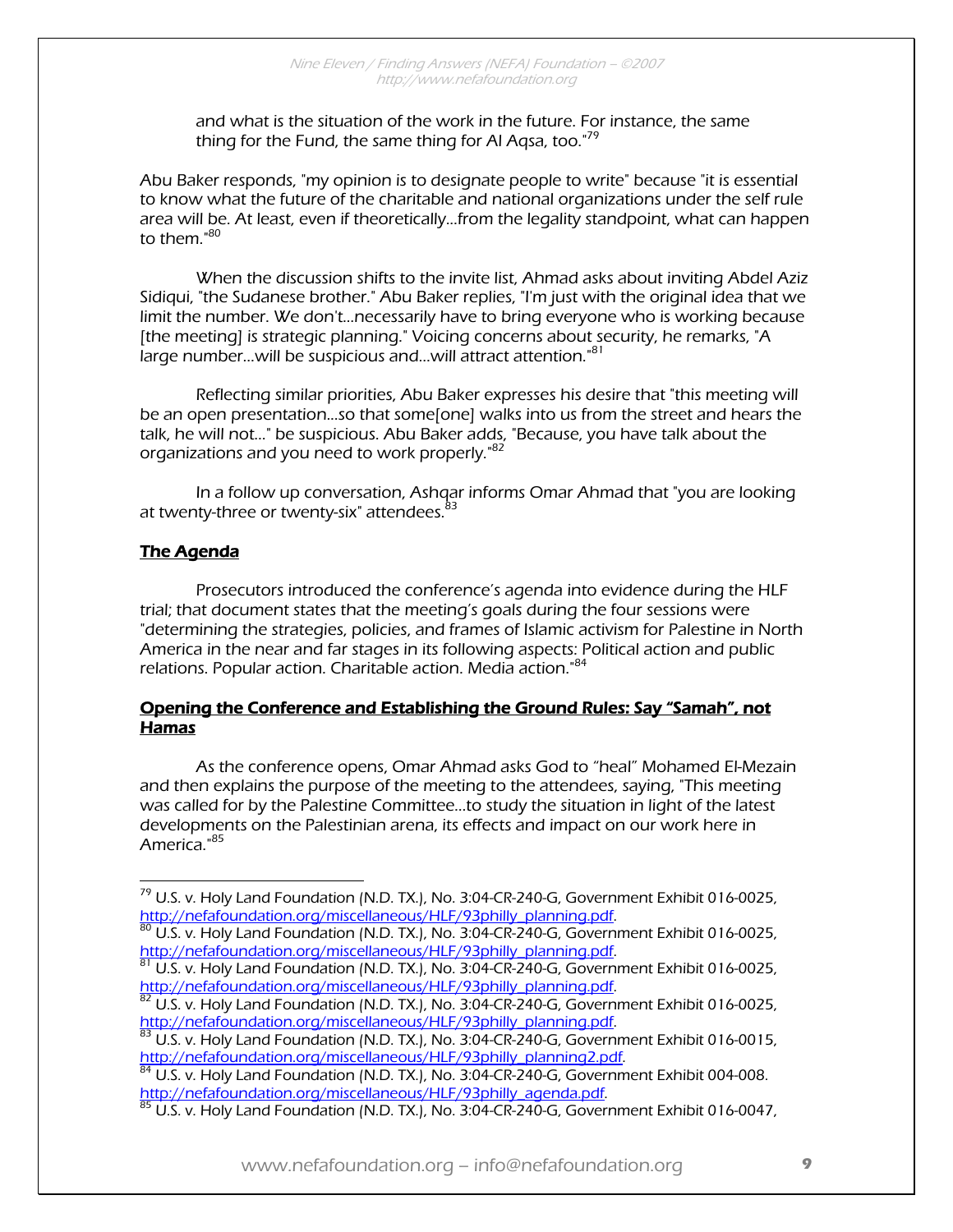Laying the ground rules, he states, "The brothers who will submit papers...will have a moderator with them and someone to take the minutes of the session and the points [discussed]. When discussion is over, he will present to us what he got out of the discussions. We approve it and then we end the first session and so forth...We would leave with work visions or action plan.<sup>86</sup>

Then, with the conference in its early stages, Shukri Abu Baker makes a telling request, asking the attendees, "Please don't mention the name Samah in an explicit manner. We agree on saying it as 'sister Samah'...<sup>"87</sup> An FBI analysis of the meeting assesses that "participants went to great length and spent much effort hiding their association with the Islamic Resistance Movement, a.k.a. HAMAS. Instead, they referred to HAMAS as 'SAMAH', which is HAMAS spelled backwards. Most of the time, the participants referred to HAMAS as 'The Movement.'"<sup>88</sup>

Abu Baker follows up his "Samah" request by informing the group, "the session here is a joint workshop between the Holy Land Foundation and the IAP. This is the official form. I mean, please, in case some [people] inquired."89 During the HLF trial, federal prosecutors linked these instructions to a security manual seized by authorities during a search of Infocom, Ghassan Elashi's computer company. Under the heading, "The Foundation's Policies & Guidelines," the manual notes that meeting participants must agree "on a cover for the reason of the meeting which is in harmony with the type of the relationship."<sup>90</sup>

#### Discussion – The Best Strategy for Defeating the Oslo Accords

 At the conference, the attendees go back and forth about the ideal tactics for undermining the Oslo Accords.

 Omar Ahmad advocates trying to "make people view the [Palestinian National] Authority as collaborators…An Authority which doesn't care for people's interests and the interest of the national rights and the people's...This is the best success we could reach."<sup>91</sup>

In Shukri Abu Baker's opinion, "It does not benefit me to show to the American people that...I am against the accord because I hate Abou Ammar [Yasser Arafat] and hate the [Palestinian Liberation] Organization." Instead of "attack[ing] the [Palestinian

 $\frac{88}{28}$  FBI Action Memorandum dated Nov. 5, 2001.<br> $\frac{89}{2}$  U.S. v. Holy Land Foundation (N.D. TX.), No. 3:04-CR-240-G, Government Exhibit 016-0049,

http://nefafoundation.org/miscellaneous/HLF/93Philly\_27.pdf.<br><sup>90</sup> U.S. v. Holy Land Foundation (N.D. TX.), No. 3:04-CR-240-G, Government Exhibit 002-0101, http://nefafoundation.org/miscellaneous/FeaturedDocs/securitymanual.pdf. See also:<br>http://nefafoundation.org/miscellaneous/HLF/securitymanual.pdf.

 $\frac{91}{10}$  U.S. v. Holy Land Foundation (N.D. TX.), No. 3:04-CR-240-G, Government Exhibit 016-0051, http://nefafoundation.org/miscellaneous/HLF/93Philly\_1.pdf.

http://nefafoundation.org/miscellaneous/HLF/93Philly\_26.pdf

<sup>&</sup>lt;sup>86</sup> U.S. v. Holy Land Foundation (N.D. TX.), No. 3:04-CR-240-G, Government Exhibit 016-0047,<br>http://nefafoundation.org/miscellaneous/HLF/93Philly 26.pdf.

 $\frac{87}{125}$  U.S. v. Holy Land Foundation (N.D. TX.), No. 3:04-CR-240-G, Government Exhibit 016-0049, http://nefafoundation.org/miscellaneous/HLF/93Philly\_27.pdf. See also:<br>http://nefafoundation.org/miscellaneous/HLF/shukri\_samah2.pdf.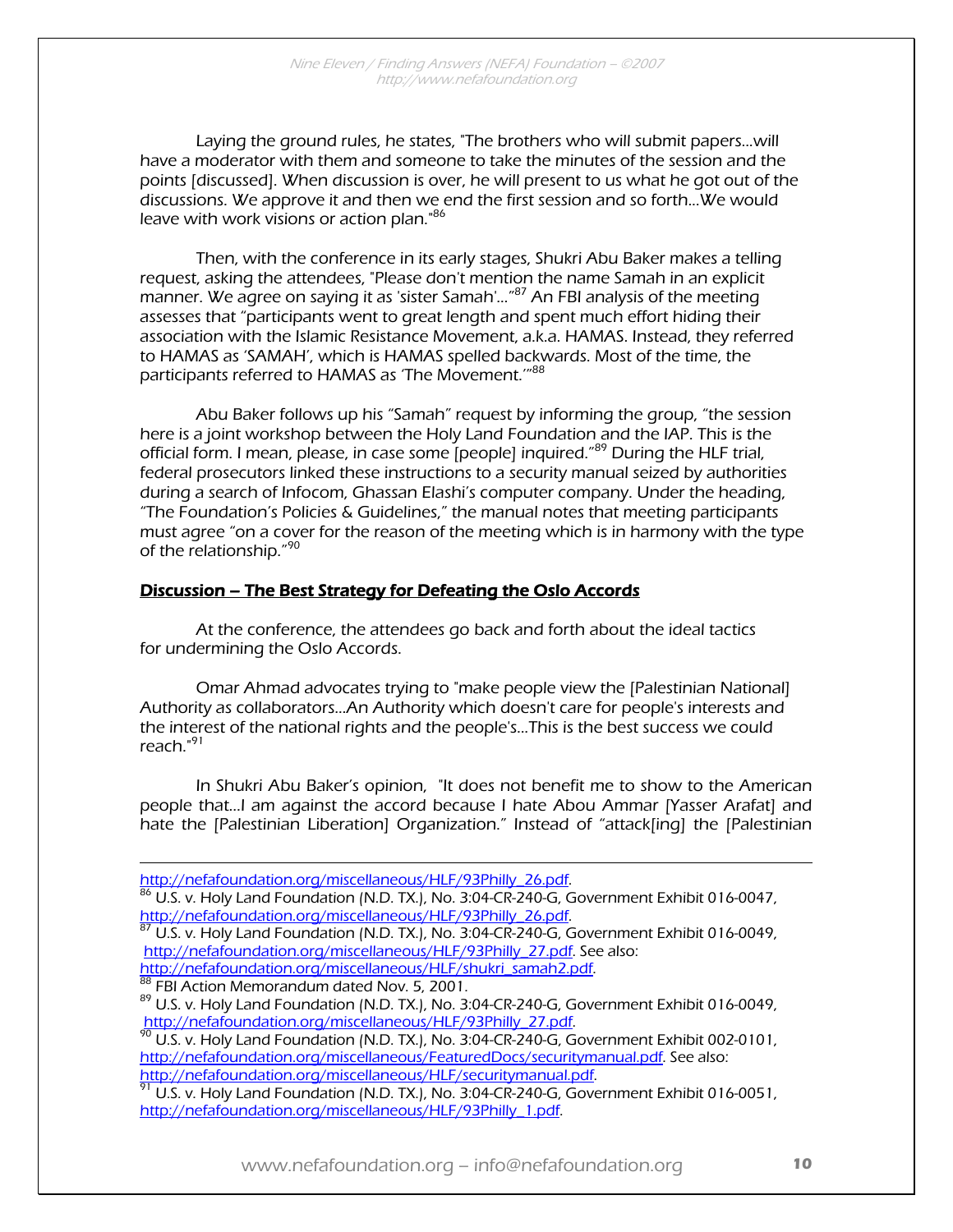Liberation] Organization in a personal and direct manner," the U.S. groups should speak about "democracy and freedom of expression..."<sup>92</sup>

 An unidentified speaker agrees with Abu Baker, chiming in that they should be "playing a very important tune to the average American which is the issue of democracy, the issue of representation. When you tell an American individual that, '...this person is not elected. He is an oppressor...This is a dictatorial regime...' Bring up Saddam Hussein's name $\ldots$ "<sup>93</sup>

However, Ghassan Saleh challenges this approach, arguing that "we should oppose and combat this accord using its humanitarian aspects..."<sup>9</sup>

#### Discussion – Hamas' Reach in the Occupied Territories and Oslo's Impact

 During the conference, Muin Shabib briefs the men on Hamas' presence in ten sectors, including educational organizations, Zakat committees, and the media. For example, he states, "the main organization...which is known to belong to us is Islamic University in the Gaza Sector..."95 Hamas co-founder Ahmed Yassin helped establish the Islamic University of Gaza (IUG),  $96$  while another Hamas co-founder, Mohammad Siam, has served as its president.<sup>97</sup> Two years prior to the Philadelphia conference, in October 1991, HLF sent the IUG \$50,000.98 (As noted above, Siam is related to indicted HLF official Mufid Abdulgader.)<sup>99</sup>

Shabib also tells the group, "we could say that the Ramallah Zakat Committee is ours, including its management and officers."100 Confirming Shabib's assessment, a 2001 FBI memo, citing Israeli information, identified a number of Ramallah Zakat Committee associates as "HAMAS activists." For example, Aqel Suliman Muhammad Rabia, the Committee's then- Director/Manager, was jailed from December 1990-March 1992 "due to his involvement in HAMAS." <sup>101</sup> HLF sent the Ramallah Zakat Committee \$550,338 between 1991 and 2001.<sup>102</sup>

 $^{92}$  U.S. v. Holy Land Foundation (N.D. TX.), No. 3:04-CR-240-G, Government Exhibit 016-0087, http://nefafoundation.org/miscellaneous/HLF/93Philly\_18.pdf.<br><sup>93</sup> U.S. v. Holy Land Foundation (N.D. TX.), No. 3:04-CR-240-G, Government Exhibit 016-0087,

http://nefafoundation.org/miscellaneous/HLF/93Philly\_18.pdf.<br><sup>94</sup> U.S. v. Holy Land Foundation (N.D. TX.), No. 3:04-CR-240-G, Government Exhibit 016-0087,

http://nefafoundation.org/miscellaneous/HLF/93Philly\_18.pdf.<br><sup>95</sup> U.S. v. Holy Land Foundation (N.D. TX.), No. 3:04-CR-240-G, Government Exhibit 016-0059,<br>http://nefafoundation.org/miscellaneous/HLF/93philly\_muin.pdf.

<sup>&</sup>lt;sup>96</sup> Matthew Levitt, "Moderately Deadly," *National Review Online*, March 26, 2004.<br><sup>97</sup> Thomas Friedman, "An Islamic Revival is Quickly Gaining Ground in an Unlikely Place: Israel,"<br>*The New York Times,* April 30, 1987.

<sup>&</sup>lt;sup>98</sup> http://nefafoundation.org/miscellaneous/HLF/islunivgaza\_olf\_50k.pdf. Note: The HLF defense introduced a State Department memo revealing that "from 2002 through 2006, USAID provided approximately \$134,455 in assistance..." to the Islamic University of Gaza. See: U.S. v. Holy Land Foundation (N.D. TX.), No. 3:04-CR-240-G, Defense Exhibit D-1094,<br>http://nefafoundation.org/miscellaneous/HLF/stdept\_islunivgaza.pdf.

<sup>&</sup>lt;sup>99</sup> http://nefafoundation.org/miscellaneous/HLF/familiallinks.pdf.<br><sup>100</sup> U.S. v. Holy Land Foundation (N.D. TX.), No. 3:04-CR-240-G, Government Exhibit 016-0059, http://nefafoundation.org/miscellaneous/HLF/93philly\_muin.pdf. <sup>101</sup> FBI Action Memorandum dated Nov. 5, 2001. 102<br><sup>101</sup> FBI Action Memorandum dated Nov. 5, 2001. 102 U.S. Government Exhibit 020-0008,<br><sup>102</sup> U.S. v. Holy La

http://nefafoundation.org/miscellaneous/HLF/ramallahzakatcomm\_hlf\_550338.pdf.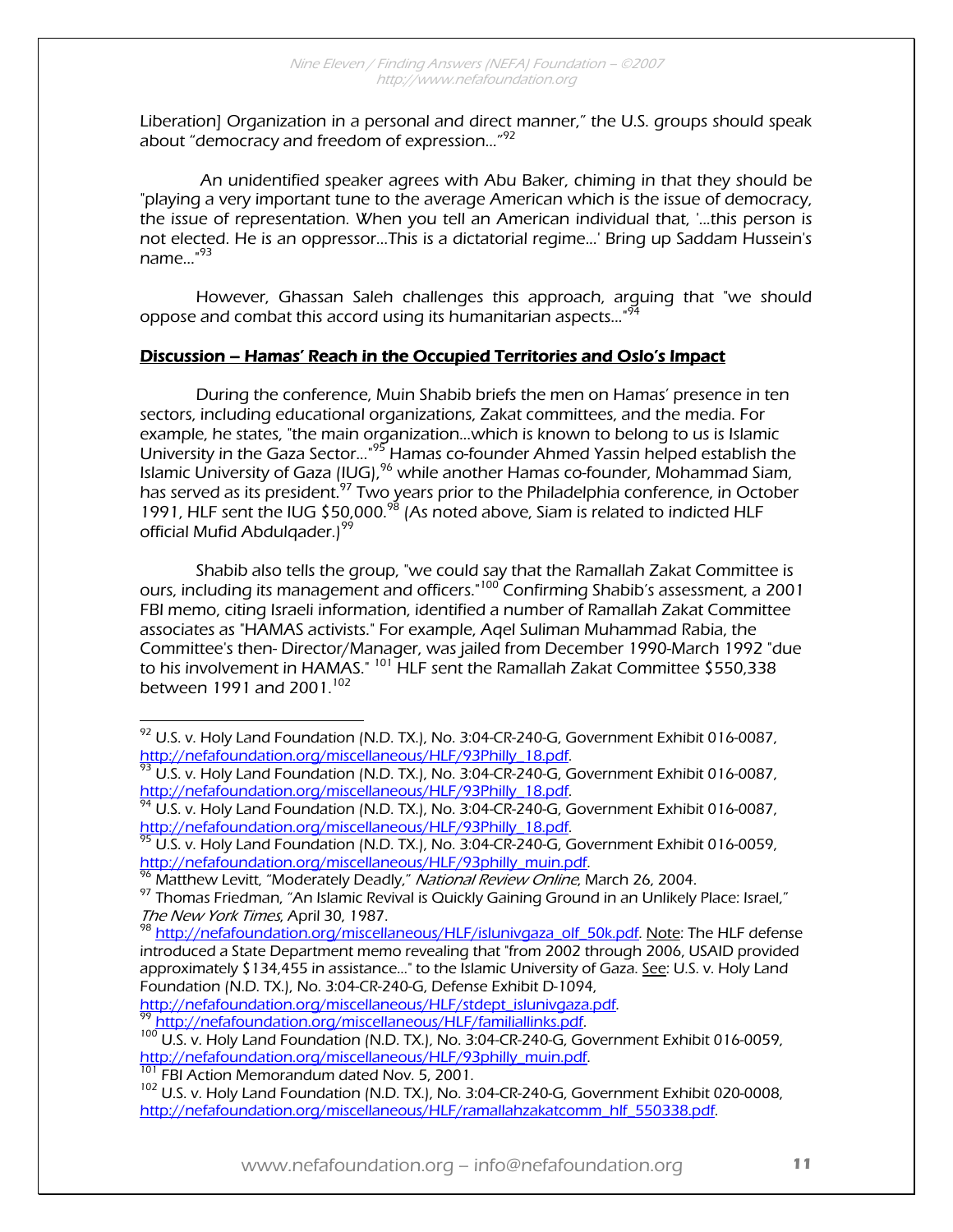Later in the meeting, Shabib is asked, "What are the kinds of organizations which you expect will be directly hit, during the initial phase...?" Shabib responds, "in the Gaza Sector, the Islamic University will be target number one...the most important activity for the Zakat committees...is in the form of the Medical Scientific Society which now encompasses most [of] the medical activity in the West Bank...the cover is now in place." Additionally, "there are tens of organizations in the West Bank...which might be targeted directly. For instance, there are several organizations in Hebron...such as the Young Men Muslim Association, possibly the Islamic Welfare Society which is one of the organizations with notable activity."<sup>103</sup>

#### Discussion: A New Operating Environment in the U.S.

Throughout the two day conference, the attendees frequently highlight the fact that the Oslo Accords have radically altered the U.S. environment.

For example, Gawad (last name unknown) tells the group that you "no longer have the right to resist the occupation. All of that will be classified according to the American concept. There is no occupation now…This will be classified as terrorism according to America...How are you going to perform Jihad?" He continues, "You must formulate the position of the Palestinians and the Muslims here in America to support the resistance...That's a problem by itself. In the same time, not falling under the accusations of terrorism and those who harbor terrorism or tend to according to the American [definition]...This, really, is a true problem."<sup>104</sup>

Addressing a similar theme, Abdelhaleem Ashqar declares, "now that the agreement is in place...your actions now are terrorism and not a resistance."<sup>105</sup>

Moreover, Shukri Abu Baker comments: "The term 'derailment' should include resistance, you see? 'Derailment' scares me a lot as we work in organizations meant to...when we say 'derailment', it puts us in a platform bigger than what the U.S. atmosphere would tolerate."<sup>106</sup> At a different juncture in the conference, Abu Baker acknowledges that when talking to Americans, "I cannot say…that I'm Hamas." Since they "don't want the American front to become a front for direct conflict," the organizations must be extremely careful because "for the American organizations, if you're against peace, you're a terrorist."<sup>107</sup>

Despite the new environment, some attendees refuse to accept that they must temper their approach. Most notably, Gawad (last name unknown) remarks, "regarding the goals, I was very surprised. There is a 180-degree change in customary threatening language of the organizations regarding the Palestinian cause...You feel that it is over,

<sup>&</sup>lt;sup>103</sup> U.S. v. Holy Land Foundation (N.D. TX.), No. 3:04-CR-240-G, Government Exhibit 016-0063,

http://nefafoundation.org/miscellaneous/HLF/93Philly\_6.pdf.<br><sup>104</sup> U.S. v. Holy Land Foundation (N.D. TX.), No. 3:04-CR-240-G, Government Exhibit 016-0051,<br>http://nefafoundation.org/miscellaneous/HLF/93Philly\_1.pdf.

<sup>&</sup>lt;sup>105</sup> U.S. v. Holy Land Foundation (N.D. TX.), No. 3:04-CR-240-G, Government Exhibit 016-0053,<br>http://nefafoundation.org/miscellaneous/HLF/93Philly\_2.pdf.<br><sup>106</sup> U.S. v. Holy Land Frank Corea, 105 (105 Corea)

U.S. v. Holy Land Foundation (N.D. TX.), No. 3:04-CR-240-G, Government Exhibit 016-0051, http://nefafoundation.org/miscellaneous/HLF/93Philly\_1.pdf.<br><sup>107</sup> U.S. v. Holy Land Foundation (N.D. TX.), No. 3:04-CR-240-G, Government Exhibit 016-0087,

http://nefafoundation.org/miscellaneous/HLF/93Philly\_18.pdf.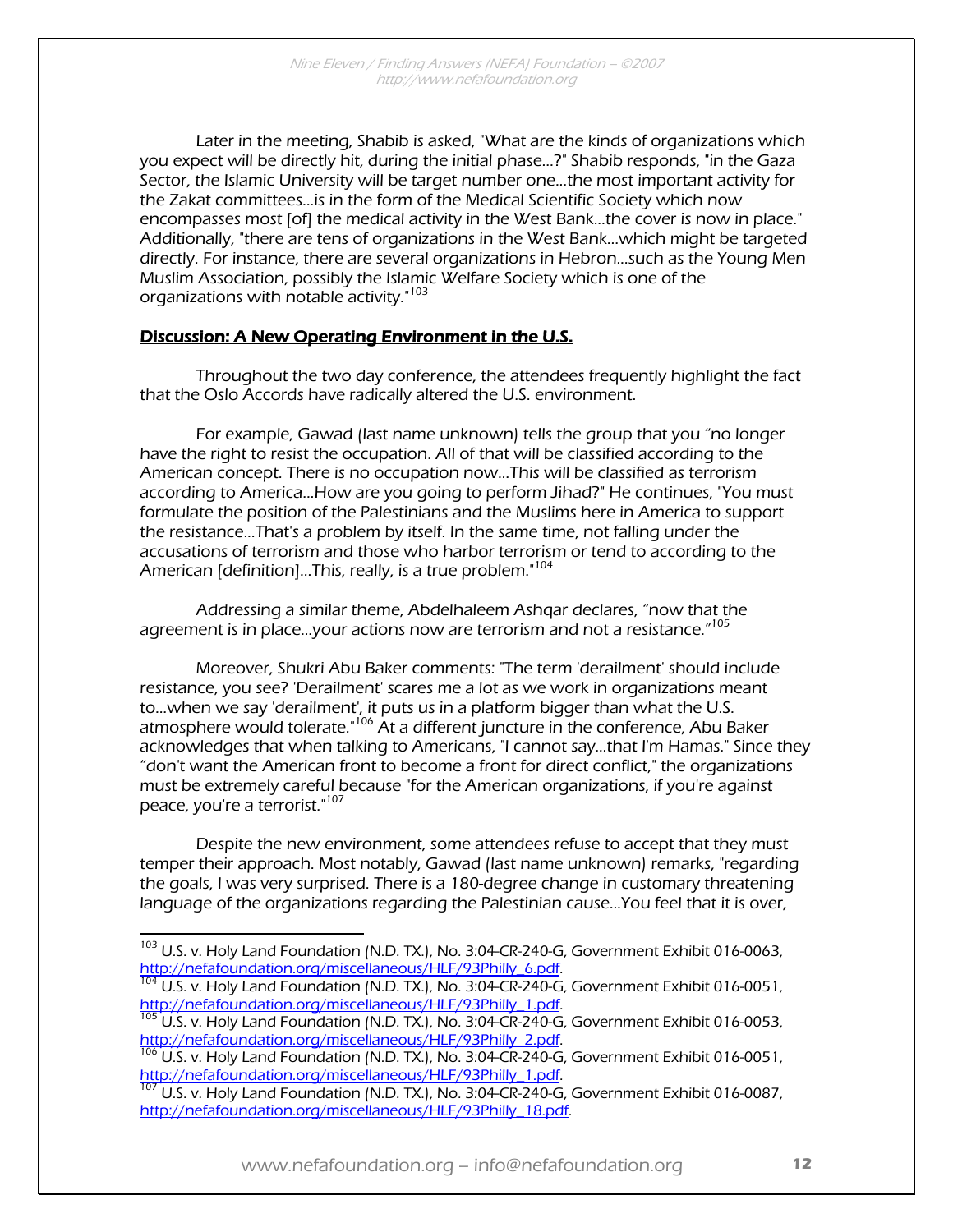that's it, we must deal with the reality and we surrendered...Issues such as steadfastness, direct support to the people of Palestine and supporting the Jihad in Palestine are now absent. Where are they? I'm really surprised." Gawad later elaborates, noting, "my opinion regarding the goals is very clear: supporting the resistance to the occupation because the occupation will continue. It won't end."<sup>108</sup>

When Gawad is challenged by a speaker who is not identified in the FBI transcript, Gawad says unabashedly, "I'm working on Jihad, support the Jihad, support the Jihad, support the resistance to the occupation." He adds, "The [Islamic] Association [for Palestine] met with the FBI in defense of Hamas. It was a clear talk then. Support to the Movement. Henceforth, do these goals mean anything?" (In response, the security conscious unidentified speaker cautions his colleague, "Keep your voice down.")<sup>109</sup>

Another unidentified speaker agrees with Gawad, arguing:

"If we retreat and didn't insist on [our] own initial position people won't have someone as a role model. Therefore, we must remain steadfast on our Islamic position and work under pressure in order to strengthen the Islamic voice for Palestine...We shouldn't retreat from our position even if we come under attack by the media and their allies. In this manner, we will gain credibility with people."<sup>110</sup>

During the conference, Omar Ahmad also points out that the groups risk alienating Muslims by seeking to appease non-Muslim Americans. He comments, "if you want to [talk to] the Americans, you lose the Muslims. If you address the Muslims, it means that you cannot reveal your address to the Americans. Frankly speaking." Providing an example, he says, "Like when you're talking opposition to peace...people are telling us that we have become peace-loving, for instance...But, one could interpret peace-loving that we have surrendered and another would interpret it that we...use diplomatic terms...if someone asked you if you want to destroy Israel, what are you going to say on TV?" He tells the group, "if you give an inconclusive response which is like you didn't answer the question, someone will come to you and tell you that you have forsaken your principles."111

#### Discussion: The Benefits and Perils of Operating in the U.S.

 $\overline{a}$ 

 In addition to highlighting how Oslo has changed the U.S. environment, Palestine Committee members point out the benefits and perils of operating in America.

 On one hand, as Abdelhaleem Ashqar assesses, they have "legal slack"" in the U.S.<sup>112</sup> But, Omar Ahmad later counters that even if an organization such as the IAP

<sup>&</sup>lt;sup>108</sup> U.S. v. Holy Land Foundation (N.D. TX.), No. 3:04-CR-240-G, Government Exhibit 016-0067,

http://nefafoundation.org/miscellaneous/HLF/93Philly\_8.pdf.<br><sup>109</sup> U.S. v. Holy Land Foundation (N.D. TX.), No. 3:04-CR-240-G, Government Exhibit 016-0067,<br>http://nefafoundation.org/miscellaneous/HLF/93Philly\_8.pdf.

 $\frac{110}{110}$  U.S. v. Holy Land Foundation (N.D. TX.), No. 3:04-CR-240-G, Government Exhibit 016-0077, http://nefafoundation.org/miscellaneous/HLF/93Philly\_13.pdf.<br><sup>111</sup> U.S. v. Holy Land Foundation (N.D. TX.), No. 3:04-CR-240-G, Government Exhibit 016-0069,

http://nefafoundation.org/miscellaneous/HLF/93Philly\_9.pdf.<br><sup>112</sup> U.S. v. Holy Land Foundation (N.D. TX.), No. 3:04-CR-240-G, Government Exhibit 016-0053,

http://nefafoundation.org/miscellaneous/HLF/93Philly\_2.pdf.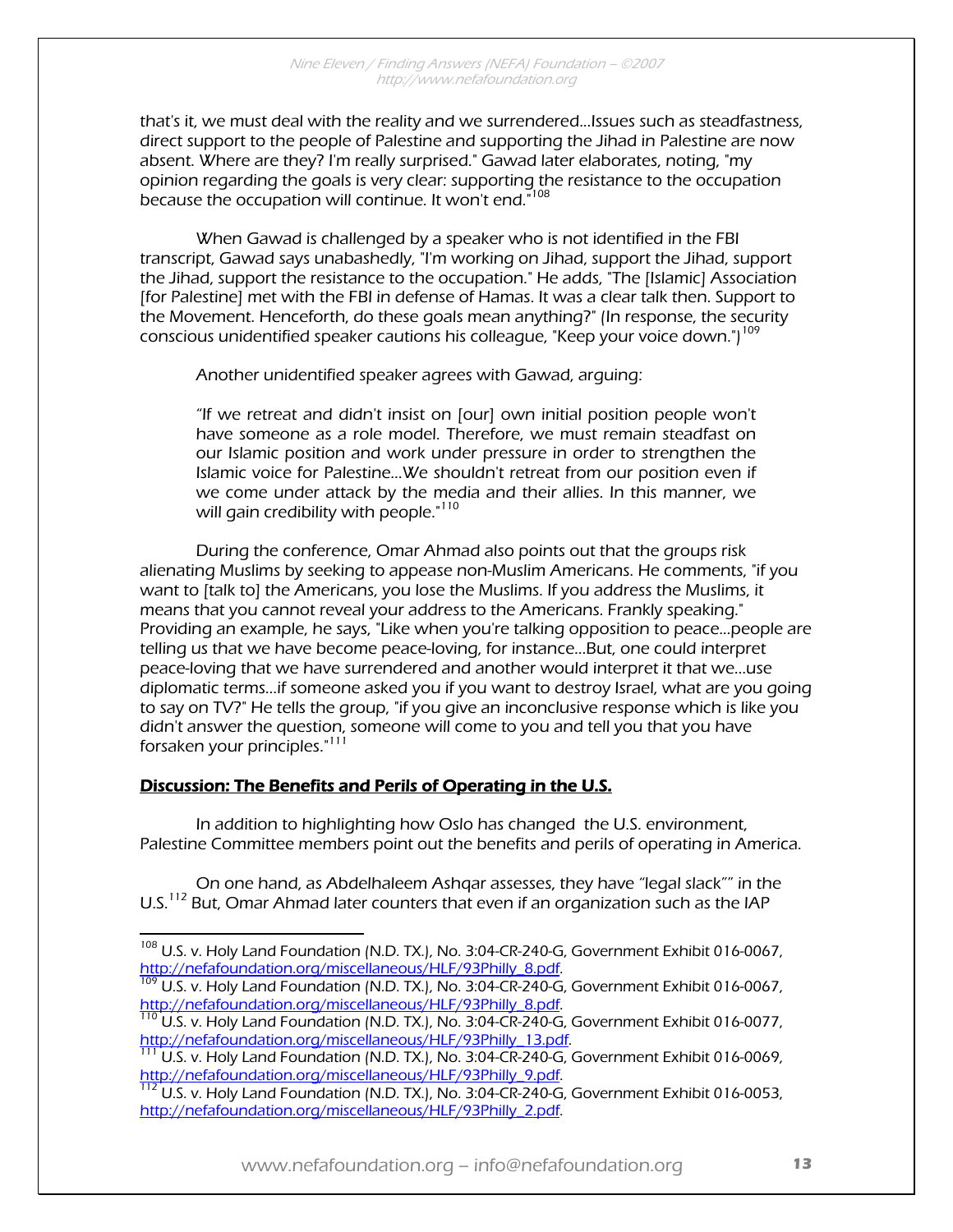covers its bases "from [the] legal point of view," "it is possible that you could be destroyed by the media without the law touching you."<sup>113</sup>

Expanding on his concern, Ahmad states, "For instance, newspapers and magazines can say that you are a terrorist because you are an Islamic organization." He adds, "they could hold things against you and destroy you on the media front before you're destroyed by the government and the law. This is like Sheik Omar, for instance." Ahmad continues, "Sheik Omar Abdel Rahman,114 there are no...,what you call crimes against him, you see?" According to Ahmad, "they kept digging around him and stuff like that. But, it was the media which accused him before he was legally charged and he wasn't able to...because he didn't have a support system. He couldn't defend himself in face of the media. The media is overwhelming, that is."<sup>115</sup>

At another point in the conference, Ahmad reiterates his fear that IAP could be marginalized: "Tomorrow, the Jews will use the media [and say], 'The Islamic Association for Palestine and stuff. It does this and that.' Not a single person will go to the festival."<sup>116</sup>

Ahmad's warnings were prophetic as some reporters, such as The Dallas Morning News' Steve McGonigle, carefully scrutinized IAP and HLF during the 1990s, documenting the organizations' ties to Hamas. Upset about The Dallas Morning News' hard-hitting coverage of HLF, IAP, and other Muslim organizations, HLF sued the paper in 2000 as a "last resort in trying to stop a defamation campaign..." and "an attempt to delegitimize" the organization's work."117 HLF also argued that the paper had spent years "attempting to place the foundation in the center of some diabolical scheme…"<sup>118</sup>

#### Discussion: What are the Priorities of the U.S. Organizations?

 During the conference, the men intensely debate the goals and priorities of the U.S. organizations.

 Early in the conference, Shukri Abu Baker posits a number of questions about those priorities, asking: "what do we want from...from the reader of AI Zaytouna and the reader of the *Monitor* [both IAP publications] and from the guy who owns a store in Chicago? Do I want him to go fight or do I want to earn his sympathy so that he could donate to me..." He adds, "what do we want from the Americans? Do we want to

 $^{115}$  U.S. v. Holy Land Foundation (N.D. TX.), No. 3:04-CR-240-G, Government Exhibit 016-0069, http://nefafoundation.org/miscellaneous/HLF/93Philly\_9.pdf.<br><sup>116</sup> U.S. v. Holy Land Foundation (N.D. TX.), No. 3:04-CR-240-G, Government Exhibit 016-0085,

http://nefafoundation.org/miscellaneous/HLF/93Philly\_17.pdf. <sup>117</sup> HLF "S.H.A.R.E." Newsletter, May 2000. <sup>118</sup> HLF "S.H.A.R.E." Newsletter, August 2000.

<sup>&</sup>lt;sup>113</sup> U.S. v. Holy Land Foundation (N.D. TX.), No. 3:04-CR-240-G, Government Exhibit 016-0069, http://nefafoundation.org/miscellaneous/HLF/93Philly\_9.pdf.<br><sup>114</sup> Omar Abdel Rahman was convicted for his central involvement in the 1993 World Trade

Center bombing and the New York landmark bombing plot. As The 9/11 Commission Report states, Rahman "preached the message of Sayyid Outb's Milestones, characterizing the United States as the oppressor of Muslims worldwide and asserting that it was their religious duty to fight against God' enemies." Outb was a key figure in the Muslim Brotherhood. <u>See</u>: *The 9/11*<br>Commission Report.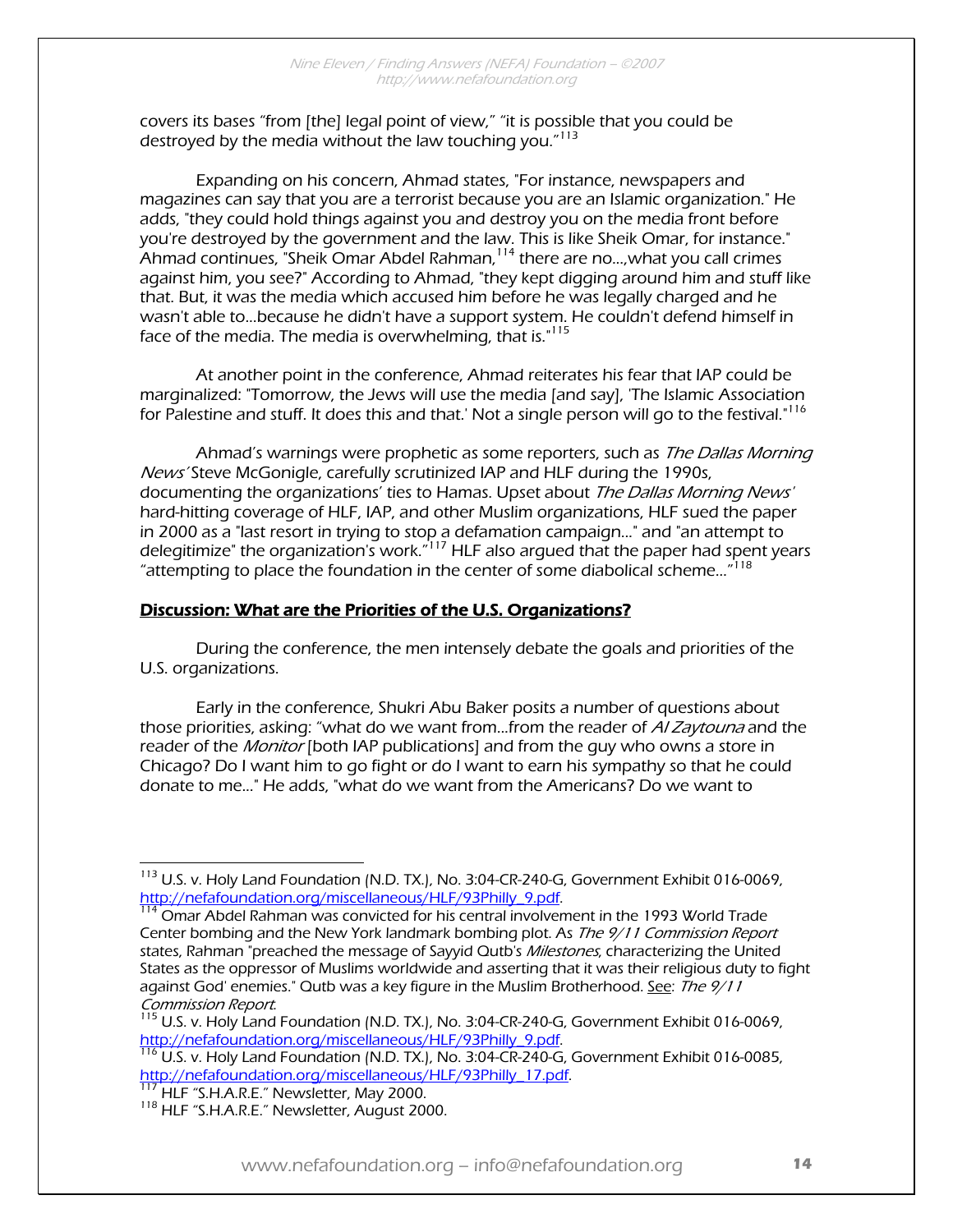convert them to Muslims...because the [Islamic] Association [for Palestine] often does activities which sound like that of mosques; pure Islamic things."<sup>119</sup>

At a later stage, Abu Baker asks the attendees follow-on questions about their mission in the U.S, which represents a "safe place for the Movement": "Should most of the effort be focused on stabilizing the organizations in America and focusing on the U.S. front or should focus be on the domestic front?...should the organizations exist to serve the Movement inside or...for building a strong community, a politically active one, one which we use and establish our roots in America...<sup>"120</sup>

Responding to Abu Baker's queries, Omar Ahmad replies, "I believe that we are a service organization for the inside. All of our work is for Palestine. All of the work for Palestine is 75-25, 75% for the inside..." Highlighting the problem with this approach, Ahmad notes that "the community here doesn't want to just serve the inside...Are you going to serve it or you're going to tell them, 'I just want you to serve the inside. I bring you news, donate money to me.'" Explaining how other U.S. organizations serve the American Muslim community, he gives the example of the American-Arab Anti-Discrimination Committee (ADC), which defends against racial discrimination and harassment. He then asks, "are we supposed to develop and do things like that so that the community feels that we're defending them..."121 Arguing a different side, Ghassan Elashi tells Ahmad, "you...don't want to turn into a specialized organization like the ADC. The ADC is already existing and its name is the Anti-Discrimination Committee..."<sup>122</sup>

Sharing his perspective on the issue, Abdelhaleem Ashqar comments that "We must make people in the inside [feel] that they're not cut out like a limb from a tree, but that they have their extensions.<sup>"123</sup> And Gawad emphasizes the need to "make this front a pressure element on the Palestinian political leadership over there. Why? In order to shape the public opinion, the enlightened class, doctors, the rich, the well-to-do, those who live in the West, those who know the Western nations, etc. The American front...will give a backing to the position of the Movement." He also discusses the importance of financial support, for "if financial support for them [the brothers inside] does not continue, our institutions will really stop."<sup>124</sup>

#### Discussion: Charitable Organization - Strategy

 $\overline{a}$ 

When the group assesses how charitable organizations (primarily HLF) can be most effective, the session provides a roadmap for HLF actions following the Philadelphia conference.

<sup>&</sup>lt;sup>119</sup> U.S. v. Holy Land Foundation (N.D. TX.), No. 3:04-CR-240-G, Government Exhibit 016-0067,

http://nefafoundation.org/miscellaneous/HLF/93Philly\_8.pdf.<br><sup>120</sup> U.S. v. Holy Land Foundation (N.D. TX.), No. 3:04-CR-240-G, Government Exhibit 016-0063,<br>http://nefafoundation.org/miscellaneous/HLF/93Philly\_16.pdf.

In 2001, IAP stated on its website that one of its objectives was "fighting discrimination, stereotyping and defamation acts against" Muslim, Arab, and Palestinian Americans. <u>See</u>: "IAP<br>Objectives," http://web.archive.org/web/20010206081325/www.iap.org/about\_iap.htm.

 $^{122}$  U.S. v. Holy Land Foundation (N.D. TX.), No. 3:04-CR-240-G, Government Exhibit 016-0063, http://nefafoundation.org/miscellaneous/HLF/93Philly\_16.pdf.<br><sup>123</sup> U.S. v. Holy Land Foundation (N.D. TX.), No. 3:04-CR-240-G, Government Exhibit 016-0053,

http://nefafoundation.org/miscellaneous/HLF/93Philly\_2.pdf.<br><sup>124</sup> U.S. v. Holy Land Foundation (N.D. TX.), No. 3:04-CR-240-G, Government Exhibit 016-0055,

http://nefafoundation.org/miscellaneous/HLF/93Philly\_3.pdf.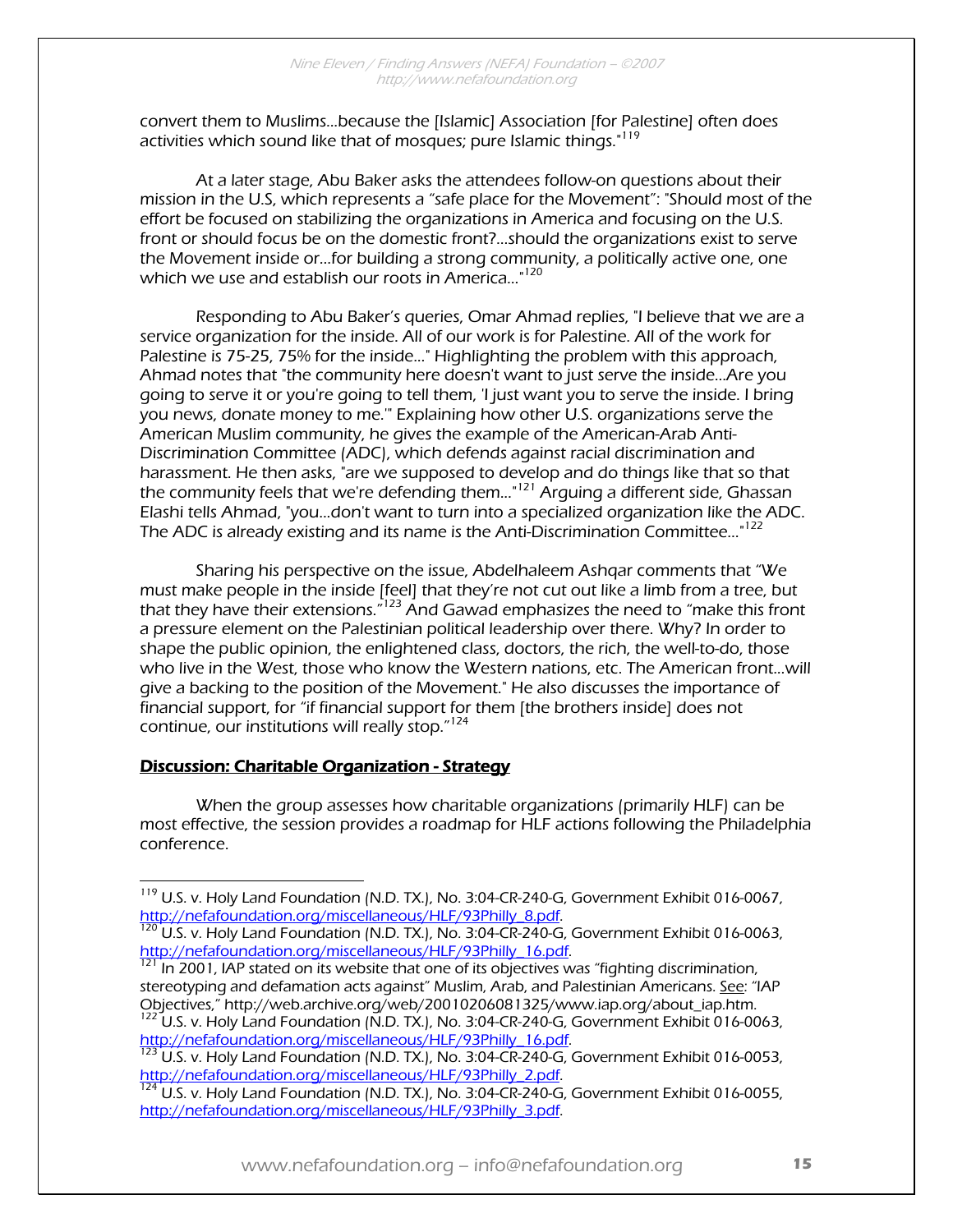Most revealing is a comment by HLF's Shukri Abu Baker, as he admits that "we give the Islamists \$100,000 and we give others 5,000." Pushing for the need to "maintain a balance," Abu Baker says that HLF "must stay on its legal track as far as charitable projects are concerned without going after a sentiment which could harm the Foundation legally...<sup>"125</sup>

True to Abu Baker's pledge to give to non-Islamists in the hopes of minimizing scrutiny, HLF donated \$5,000 to assist the victims of the Oklahoma City bombing in April 1995.<sup>126</sup> Significantly, prosecutors in the HLF case introduced a wiretapped conversation between indicted HLF officials Mohamed El-Mezain and Abdel Rahman Odeh, in which Odeh suggests that the Oklahoma City tragedy provides "a good opportunity...for us to be highlighted...that we do something in America." Odeh adds that HLF should provide aid "if we can benefit from the matter" because "We are an American organization and we're supposed to...not only send stuff over there but help over here as well."<sup>127</sup>

Following a similar strategy, HLF operated a food pantry in Patterson, New Jersey and donated \$10,000 to the Fort Worth, Texas city council in March 2000 after tornadoes devastated the city.<sup>128</sup>

Another suggestion made during the Philadelphia meeting, this one by Abou Basem (no further information), is that "it might be suitable for the charitable organizations working on the Palestinian field such as Al Quds Fund, The Holy Land [Foundation] and others to be open to other areas in the charitable work. We suggest that this new areas reach Palestinian camps in Lebanon and Jordan, for instance, and other areas...<sup>"129</sup> Indeed, HLF expanded its area of operations beyond the West Bank/Gaza during the 1990s, becoming active in areas such as Bosnia,<sup>130</sup> Chechnya,<sup>131</sup> Kosovo,<sup>132</sup> and Turkey.<sup>133</sup> What's more, HLF noted on its website in 2000 that it had worked in the camps in Lebanon and Jordan.<sup>134</sup>

Further, Abou Basem tells the group that the Palestine Committee's charitable organizations should "start a dialogue with the U.S. and international charitable

 $125$  U.S. v. Holy Land Foundation (N.D. TX.), No. 3:04-CR-240-G, Government Exhibit 016-0057, http://nefafoundation.org/miscellaneous/HLF/93Philly\_4.pdf.<br><sup>126</sup> U.S. v. Holy Land Foundation (N.D. TX.), No. 3:04-CR-240-G, Defense Exhibit D-1058,

http://nefafoundation.org/miscellaneous/HLF/okcity\_hlf.pdf.<br><sup>127</sup> U.S. v. Holy Land Foundation (N.D. TX.), No. 3:04-CR-240-G, Government Exhibit 015-0015,<br>http://nefafoundation.org/miscellaneous/HLF/OKCityDiscussion.pdf.

<sup>&</sup>lt;sup>128</sup> HLF "S.H.A.R.E." Newsletter, May 2000.<br><sup>129</sup> U.S. v. Holv Land Foundation (N.D. TX.), No. 3:04-CR-240-G, Government Exhibit 016-0057 http://nefafoundation.org/miscellaneous/HLF/93Philly\_4.pdf.<br><sup>130</sup> "A Cry for HELP! For Bosnia!"

http://web.archive.org/web/19970213141654/hlf.org/BOSNIA.HTML. <sup>131</sup> "Saving Lives in Chechnya,"

http://web.archive.org/web/20011128021302/www.hlf.org/Chechnya\_2000.shtml.<br><sup>132</sup> "Answering the Cry of the Kosovars,"

http://web.archive.org/web/20011128010836/www.hlf.org/answering\_kosovars.shtml.<br><sup>133</sup> "The Night of the Earthquake in Turkey,"

http://web.archive.org/web/20011128010833/www.hlf.org/turkey\_earthquake.shtml.<br><sup>134</sup> "Frequently Asked Questions,"

http://web.archive.org/web/20001119090500/http://hlf.org/aboutus.shtml.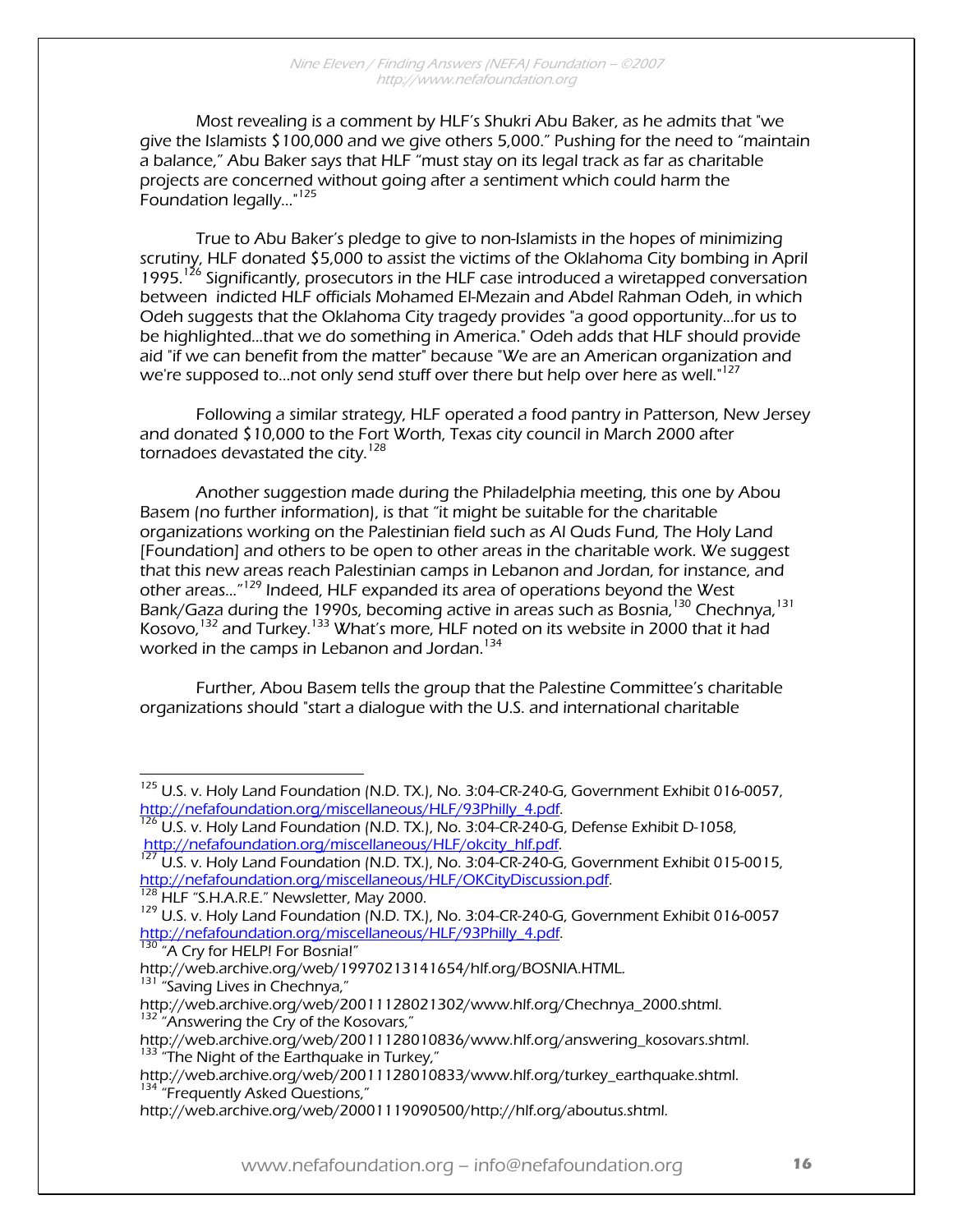organizations, UN organizations and embarking [sic] on new joint projects in Palestine."135

HLF also closely followed this recommendation. For instance, in its February 2000 newsletter, HLF announced plans to hold an "International Conference on the Question of Palestinian Refugees." The newsletter stated that the "list of invitees will include 120 Non-Governmental Organizations from around the globe who have shown a commitment to Palestine, and share in our concern for the future of the refugees."<sup>136</sup> And in a 2001 web posting titled "Working as One," HLF wrote, "Joining our commitment for humanity and as part of the Holy Land Foundations [sic] ongoing mission of finding durable solutions for the plight of the Palestinians, Wheel Chairs for the World Foundation, Hope Haven International, and Airline Ambassadors traveled to Gaza City amidst all the uncertainty to deliver a sense of dignity to disabled."<sup>137</sup> Moreover, defense attorneys in the HLF trial entered into evidence a document that formalized a "joint agreement to share responsibility for the production of bread for Kosovar refugees in Albania." Participants included HLF, the United Nations World Food Programme, and the United Nations Commission on Human Rights.<sup>138</sup>

Finally, during another session, Abdel Rahman (no further information) tells attendees that "in the coming stage, the most important thing we can provide...is to support Jihad In Palestine. I believe it is the only way if we want to bring the goals of the [peace] accord to fail...We...as a non-profit organization - are not able to do that. But, at least, we can focus on the issues relating to that matter..."<sup>139</sup> He continues,

"you have the issue of sponsoring the families of martyrs, you have the prisoners...those people have a direct relationship with Jihad, and they must get more money and more thought [from us]. In our letters we sent to people, we ought to place emphasis on the families of the martyrs, the prisoners, the orphans and the families of the wounded.<sup>"140</sup>

According to the U.S. government, HLF supported the families of a number of Hamas members, including Abdel Aziz Rantisi, Ahmed Yassin, and Ismail Haniya.<sup>141</sup> HLF official Abdel Rahman Odeh even personally sponsored the child of Hamas bombmaker Yehya Ayyash following Ayyash's death.<sup>142</sup>

 $h^{142}$  http://nefafoundation.org/miscellaneous/HLF/ayyash\_childrensponsorship.pdf and U.S. v.

Holy Land Foundation (N.D. TX.), No. 3:04-CR-240-G, Government Exhibit 001-0228, http://nefafoundation.org/miscellaneous/HLF/ayyash\_childrensponsorship2.pdf.

 $\overline{a}$ <sup>135</sup> U.S. v. Holy Land Foundation (N.D. TX.), No. 3:04-CR-240-G, Government Exhibit 016-0057 http://nefafoundation.org/miscellaneous/HLF/93Philly 4.pdf. 136 HLF "S.H.A.R.E." Newsletter, February 2000.<br>
137 "Working as One,"<br>
http://web.archive.org/web/20010618191300/http://www.hlf.org/workingasone.shtml.

<sup>&</sup>lt;sup>138</sup> http://nefafoundation.org/miscellaneous/HLF/UN\_HLF.pdf.<br><sup>139</sup> U.S. v. Holy Land Foundation (N.D. TX.), No. 3:04-CR-240-G, Government Exhibit 016-0063,

http://nefafoundation.org/miscellaneous/HLF/93Philly\_6.pdf.<br><sup>140</sup> U.S. v. Holy Land Foundation (N.D. TX.), No. 3:04-CR-240-G, Government Exhibit 016-0063,<br>http://nefafoundation.org/miscellaneous/HLF/93Philly\_6.pdf.

U.S. v. Holy Land Foundation (N.D. TX.), No. 3:04-CR-240-G, List of Unindicted Co-conspirators and/or Joint Venturers, Filed May 29, 2007,<br>http://www.nefafoundation.org/miscellaneous/HLF/US\_v\_HLF\_Unindicted\_Coconspirators.pdf.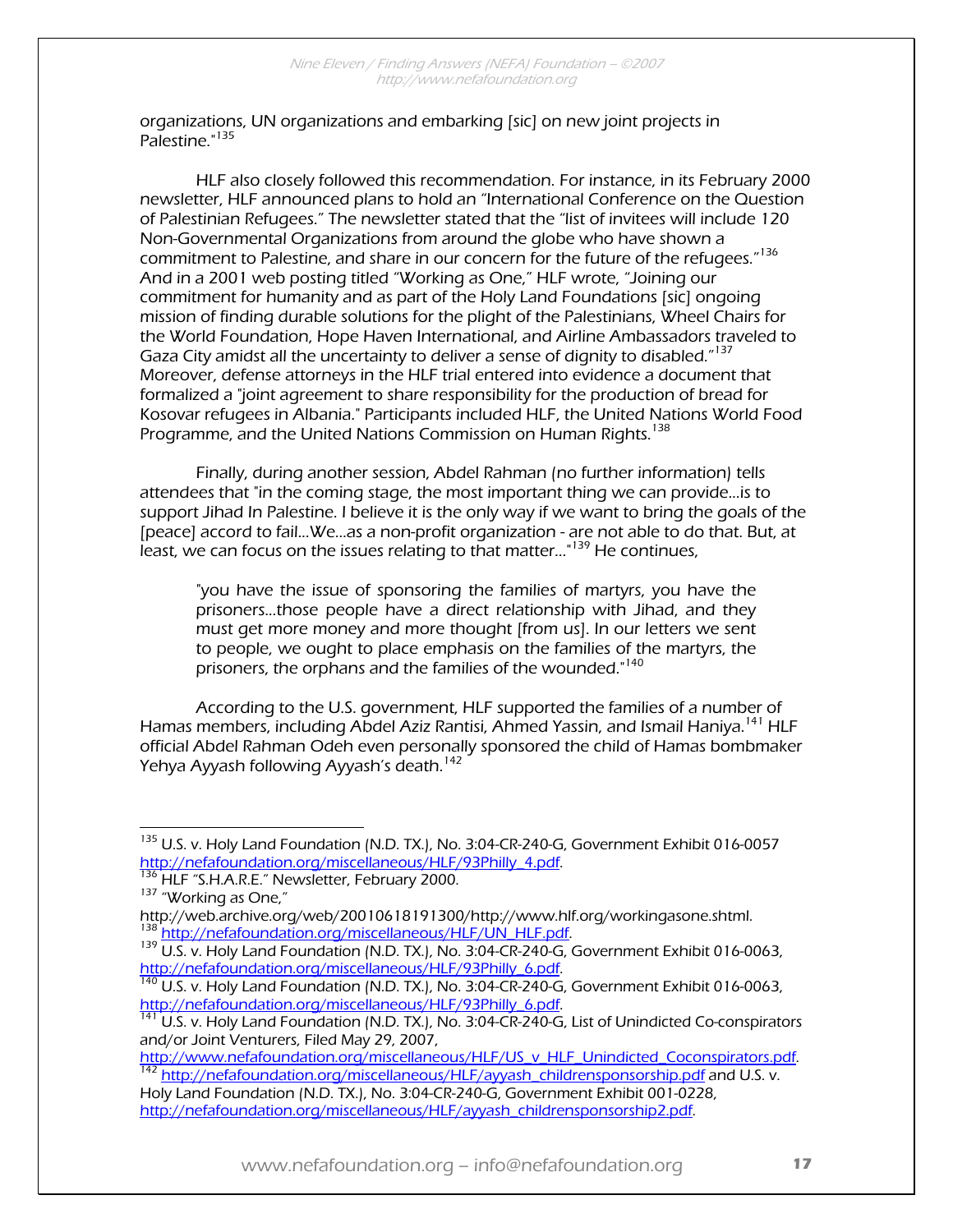(Note: Shukri Abu Baker provides even greater insight into HLF's true agenda with its charitable work when he comments to the attendees, "Even children's daycare centers...we discover that their Dawa'a value is close to zero...What have we benefited from that? The same thing applies to orphans sponsorships; we spend hundreds of thousands of dollars over this program but, there is no Dawa'a use for it...We are not reevaluating our strategy in charity work in the first place."<sup>143</sup>)

#### Discussion – Media/Communication Strategy

 $\overline{a}$ 

 Attendees spend a considerable amount of time discussing the most effective ways to spread their message and increase their influence.

 One speaker recommends that "The main goal we should follow while doing media activism is awareness." He suggests building "awareness on the level of imams and Sheiks", and notes, "We should always feed them with the points of the Friday sermons and speeches they give about the cause of Palestine." Further, he advocates "Building a network of faxes for quick initiatives,"<sup>144</sup> which IAP did.<sup>145</sup> The attendees should also work to encourage "student activism in universities,"<sup>146</sup> and work to ensure that there are "curricula and teaching materials which spread in Islamic schools and in weekend schools" in the U.S.<sup>147</sup>

 Nihad Awad also presents on media strategy, telling attendees, "the first thing is training and qualifying individuals in the branches and the communities on media activism through holding special courses on media.<sup>148</sup> Also, we could have internships for students, either in institutions or universities." Other proposals include "giving an opportunity to the largest number of non-Arab writers to adopt, write about and speaking about the Palestinian cause...", "inviting non-Arabic speakers to attend the Return Festivals so that they see that Palestine has a certain cultural and artistic characteristic," and "re-writing some leaflets and media issues relating to the Palestinian

<sup>&</sup>lt;sup>143</sup> U.S. v. Holy Land Foundation (N.D. TX.), No. 3:04-CR-240-G, Government Exhibit 016-0061,

http://nefafoundation.org/miscellaneous/HLF/93Philly\_5.pdf.<br><sup>144</sup> U.S. v. Holy Land Foundation (N.D. TX.), No. 3:04-CR-240-G, Government Exhibit 016-0067,<br>http://nefafoundation.org/miscellaneous/HLF/93Philly\_8.pdf.

<sup>145</sup> U.S. v. Holy Land Foundation (N.D. TX.), No. 3:04-CR-240-G, Government Exhibit 015-0052, http://nefafoundation.org/miscellaneous/HLF/IAP\_InfoOffice.pdf. Note: On its website, IAP stated, "The IAP disseminates information through its home page on the Inter Net and faxing System." <u>See</u>: "IAP Areas of Activities,"<br>http://web.archive.org/web/20010206081325/www.iap.org/about\_iap.htm.

<sup>&</sup>lt;sup>146</sup> In the wake of 9/11, HLF announced the establishment of "a one million dollar scholarship endowment fund for Arab and Muslim students persuing [sic] degrees in journalism, media, communications, public relations, public administration, political science, and comparative religion." See: HLF Press Release, "\$1 Million Scholarship Endowment Fund." religion." See: HLF Press Release, "\$1 Million Scholarship Endowment Fund," http://web.archive.org/web/20011128010816/www.hlf.org/ONEMILLIONJR\_8-3.shtml.<br><sup>147</sup> U.S. v. Holy Land Foundation (N.D. TX.), No. 3:04-CR-240-G, Government Exhibit 016-0067,

http://nefafoundation.org/miscellaneous/HLF/93Philly\_8.pdf.<br><sup>148</sup> Notably, IAP reported on its website that it "trains Muslim activists and youth in effective

leadership and public relations." See: "IAP Areas of Activities," http://web.archive.org/web/20010206081325/www.iap.org/about\_iap.htm.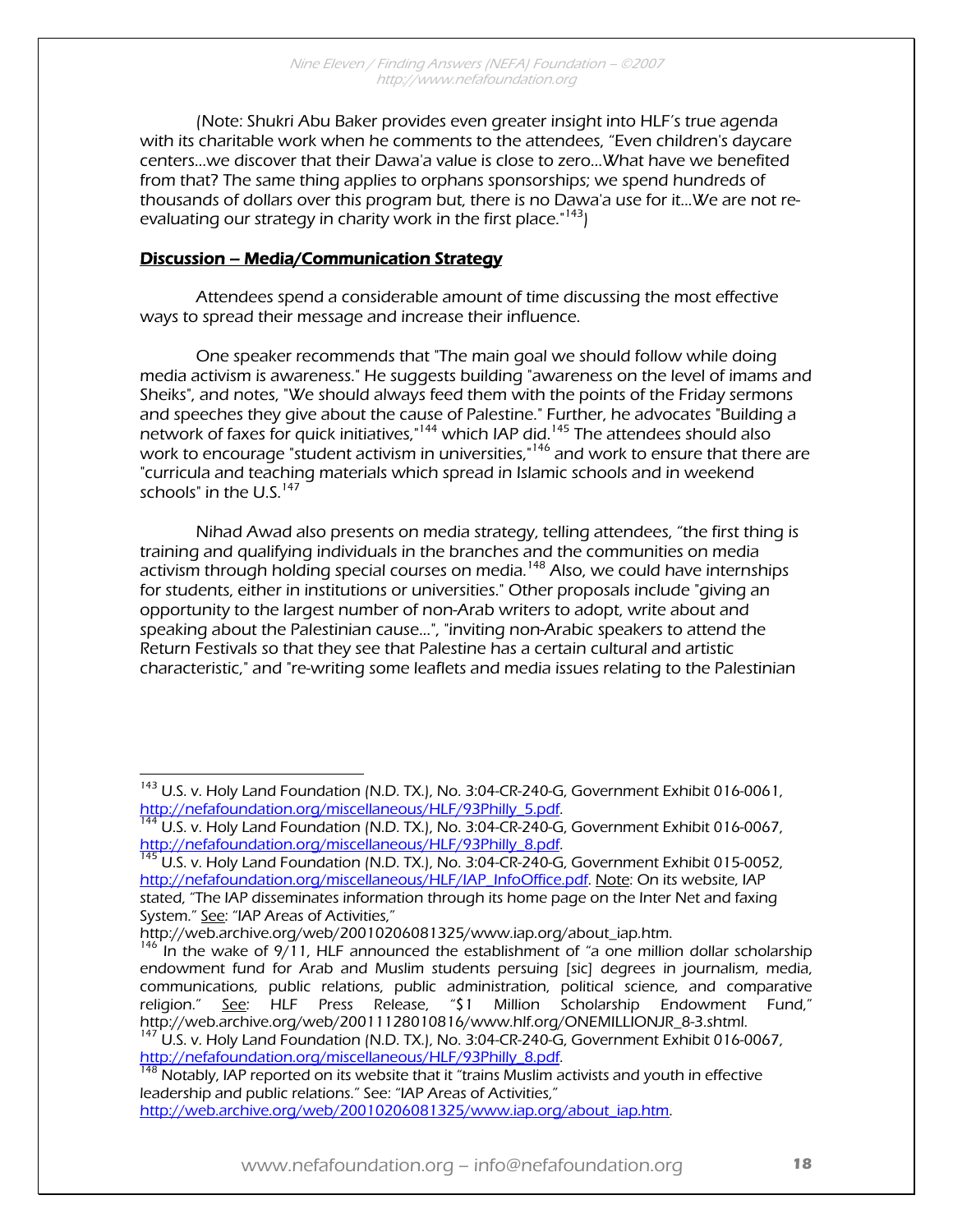cause in English."149 He also stresses the importance of "keeping up with the internal events and incidents and breaking the Western black-out of them."<sup>150</sup>

 When Omar Ahmad speaks on the issue, he emphasizes the significance of "broadcasting the Islamic point of view in U.S. media", pointing out that "when Nihad appeared on CNN and talked in the way he spoke, this greatly reduces the severity of allegations of radicalism."151 Further, Ahmad believes that there must be a "unified activism program for Palestine. If the positions of the Islamic organizations started to contradict, which is what is currently happening as the [Islamic] Association [for Palestine] is saying one thing, the AMC is saying one thing, MAS is saying another thing...we must be careful that the positions of Muslims remain the same."<sup>152</sup>

And, Ahmad highlights the need to strengthen "influence with Congress..."<sup>153</sup> In his view,

"This can be achieved by infiltrating the American media outlets, universities and research centers...It is also achieved by working with Islamic political organizations and the sympathetic ones such as...the American Muslim Alliance, such as the United Muslims of America, MPAC...if Muslims engage in political activism in America and started to be concerned with Congress and public relations we will have an entry point to use them to pressure Congress and the decision-makers in America.<sup>"154</sup>

A final point of interest on this topic is that one speaker suggests, "we should try to publish some articles by representatives of the Islamic Movement in U.S. papers.<sup>"155</sup> In 2006 and 2007, Hamas officials Ahmad Yousef<sup>156</sup> (who previously was the director of the United Association for Studies and Research in Virginia,<sup>157</sup> a member of the U.S. Palestine Committee<sup>158</sup>), Mousa Abu Marzook<sup>159</sup>, and Ismail Haniyeh<sup>160</sup> all published

<sup>&</sup>lt;sup>149</sup> U.S. v. Holy Land Foundation (N.D. TX.), No. 3:04-CR-240-G, Government Exhibit 016-0069,

http://nefafoundation.org/miscellaneous/HLF/93Philly\_9.pdf.<br><sup>150</sup> U.S. v. Holy Land Foundation (N.D. TX.), No. 3:04-CR-240-G, Government Exhibit 016-0071,<br>http://nefafoundation.org/miscellaneous/HLF/93Philly\_10.pdf.

<sup>&</sup>lt;sup>151</sup> U.S. v. Holy Land Foundation (N.D. TX.), No. 3:04-CR-240-G, Government Exhibit 016-0075,<br>http://nefafoundation.org/miscellaneous/HLF/93Philly 12.pdf.

 $\frac{152}{152}$  U.S. v. Holy Land Foundation (N.D. TX.), No. 3:04-CR-240-G, Government Exhibit 016-0075, http://nefafoundation.org/miscellaneous/HLF/93Philly\_12.pdf.<br><sup>153</sup> On its 2001 website, IAP noted that it "lobbies political lead-ers, [sic] works in coalitions, and

encourages voter registration and election participation." See: "IAP Areas of Activities,"<br>http://web.archive.org/web/20010206081325/www.iap.org/about\_iap.htm.

<sup>&</sup>lt;sup>154</sup> U.S. v. Holy Land Foundation (N.D. TX.), No. 3:04-CR-240-G, Government Exhibit 016-0075, http://nefafoundation.org/miscellaneous/HLF/93Philly 12.pdf.

http://nefafoundation.org/miscellaneous/HLF/93Philly\_12.pdf. Government Exhibit 016-0075,<br>http://nefafoundation.org/miscellaneous/HLF/93Philly\_12.pdf.

<sup>&</sup>lt;sup>156</sup> Ahmed Yousef, "Engage with Hamas," *The Washington Post*, June 20, 2007 and Ahmed Yousef, "What Hamas Wants," The New York Times, June 2007.

<sup>&</sup>lt;sup>157</sup> "Mazen Al-Najjar Free at Last," *Washington Report on Middle East Affairs*, January/February 2001.

<sup>&</sup>lt;sup>158</sup> U.S. v. Holy Land Foundation (N.D. TX.), No. 3:04-CR-240-G, List of Unindicted Co-conspirators and/or Joint Venturers, Filed May 29, 2007,<br>http://www.nefafoundation.org/miscellaneous/HLF/US v HLF Unindicted Coconspirators.pdf.

<sup>&</sup>lt;sup>159</sup> Mousa Abu Marzook, "What Hamas is Seeking," *The Washington Post*, January 31, 2006.<br><sup>160</sup> Ismail Haniyeh, "Aggression Under False Pretenses," *The Washington Post*, July 11, 2006.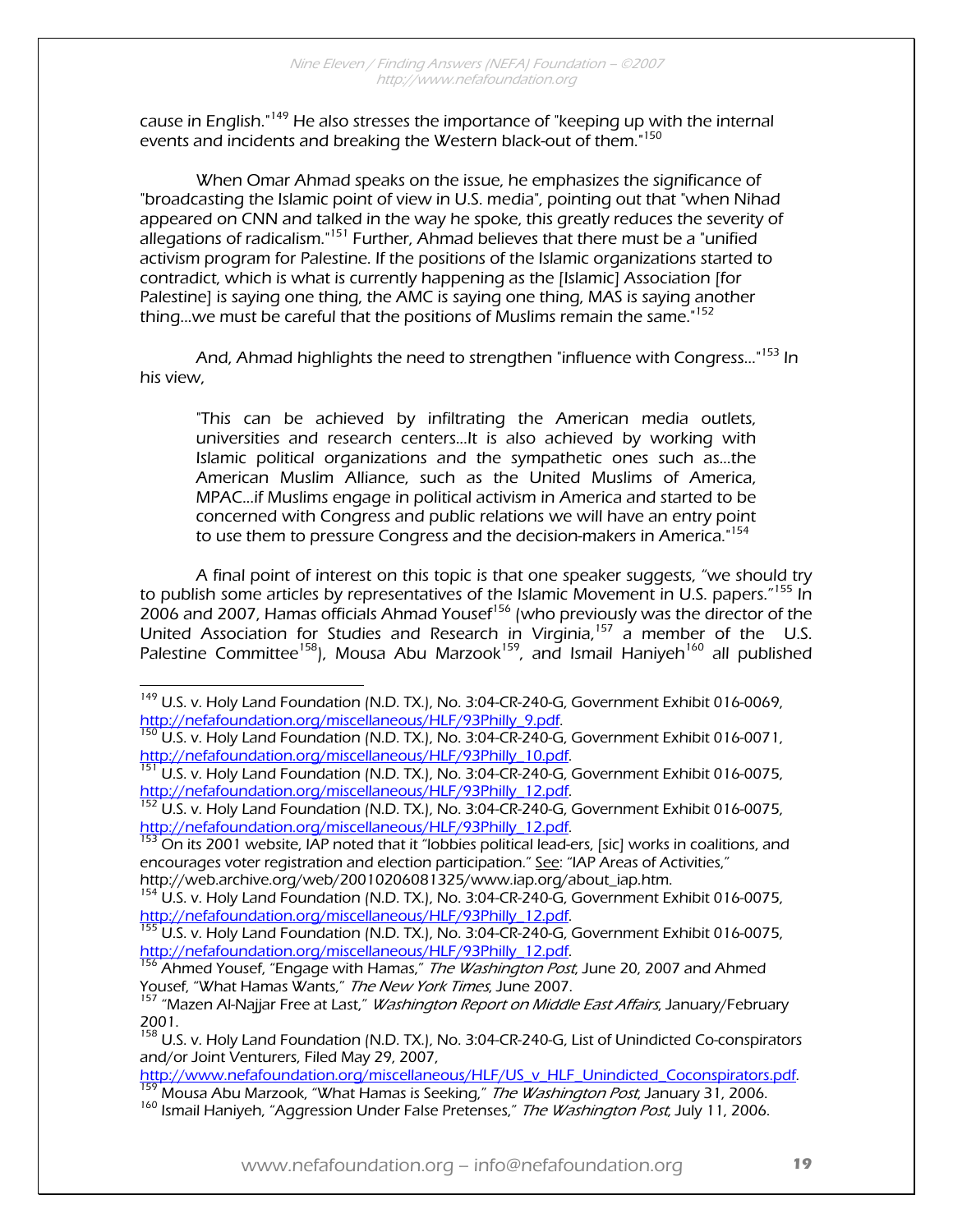articles in U.S. newspapers in the wake of Hamas' electoral victory. After Yousef published different Op-Eds on the same day in The Washington Post and The New York Times, Washington Post ombudsman Deborah Howell revealed that The Post's "piece came to us through a representative of Mr. Yousef [in the United States] with whom we'd dealt before."<sup>161</sup> While there has been no further information on that U.S. representative, it is fascinating that the Palestine Committee discussed this strategy over a decade prior.

#### Discussion – The Need to Form a New Organization

Throughout the conference, attendees debate whether they should form a new organization.

 The topic is first broached by Omar Ahmad, who brings the subject up in an effort "to dispel a myth," as he states, "there is a rumor being circulated with some people that people would like to form alternate organizations in place of the [Islamic] Association [for Palestine] and the Fund and stuff. This is not true. There was a misunderstanding...There are no alternate organizations." Providing more detail, Ahmad reveals that "a suggestion was made by a Jordanian person to start an alternative, meaning that they want the organizations to form a solidarity committee for the Palestinian people and the other organizations would dissolve within it within two years. It was a suggestion made by whom? By one or two people. $162$ 

Despite Ahmad's attempt to downplay the "rumor," the matter gains traction with the group as Shukri Abu Baker argues that the current organizations may be too "Islamic." Abu Baker says to the attendees: "our brother is telling you...'let's not hoist a large Islamic flag and let's not be barbaric-talking. We will remain a front so that if the thing happens, we will benefit from the new happenings instead of having all of our organizations classified and exposed." Expanding on his concerns about becoming too "Islamic," he says,

 "I was telling our brother Aboul Hassan [Abdelhaleem Ashqar] about Al Aqsa Organization. Why 'Al Aqsa Educational'?. When you go to Oxford they will ask you: 'Sir, what is Aqsa?'. Make it the 'Palestinian General Education Academy'. Make yourself a big name like that and give it a media twinkle and there is no need for Al Aqsa, Al Quds, Al Sakhra and all that stuff."<sup>163</sup>

Abu Baker predicts that they may be "unable to work because all of us have become burned, all of our organizations are purely Islamic organizations..." Thus, he believes "we should start right now...begin thinking about establishing alternative organizations...whose Islamic hue is not very conspicuous."<sup>164</sup> In Abu Baker's eyes, "War is

<sup>&</sup>lt;sup>161</sup> Deborah Howell, "To Readers, Terror and War Underplayed," *The Washington Post*, July 8, 2007 and Brian Hecht, "Hamas' Mystery Media Representative in the U.S.," The Counterterrorism

*Blog*, July 12, 2007.<br><sup>162</sup> U.S. v. Holy Land Foundation (N.D. TX.), No. 3:04-CR-240-G, Government Exhibit 016-0063,

http://nefafoundation.org/miscellaneous/HLF/93Philly\_6.pdf.<br><sup>163</sup> U.S. v. Holy Land Foundation (N.D. TX.), No. 3:04-CR-240-G, Government Exhibit 016-0067, http://nefafoundation.org/miscellaneous/HLF/93Philly\_8.pdf.<br><sup>164</sup> U.S. v. Holy Land Foundation (N.D. TX.), No. 3:04-CR-240-G, Government Exhibit 016-0067,

http://nefafoundation.org/miscellaneous/HLF/93Philly\_8.pdf.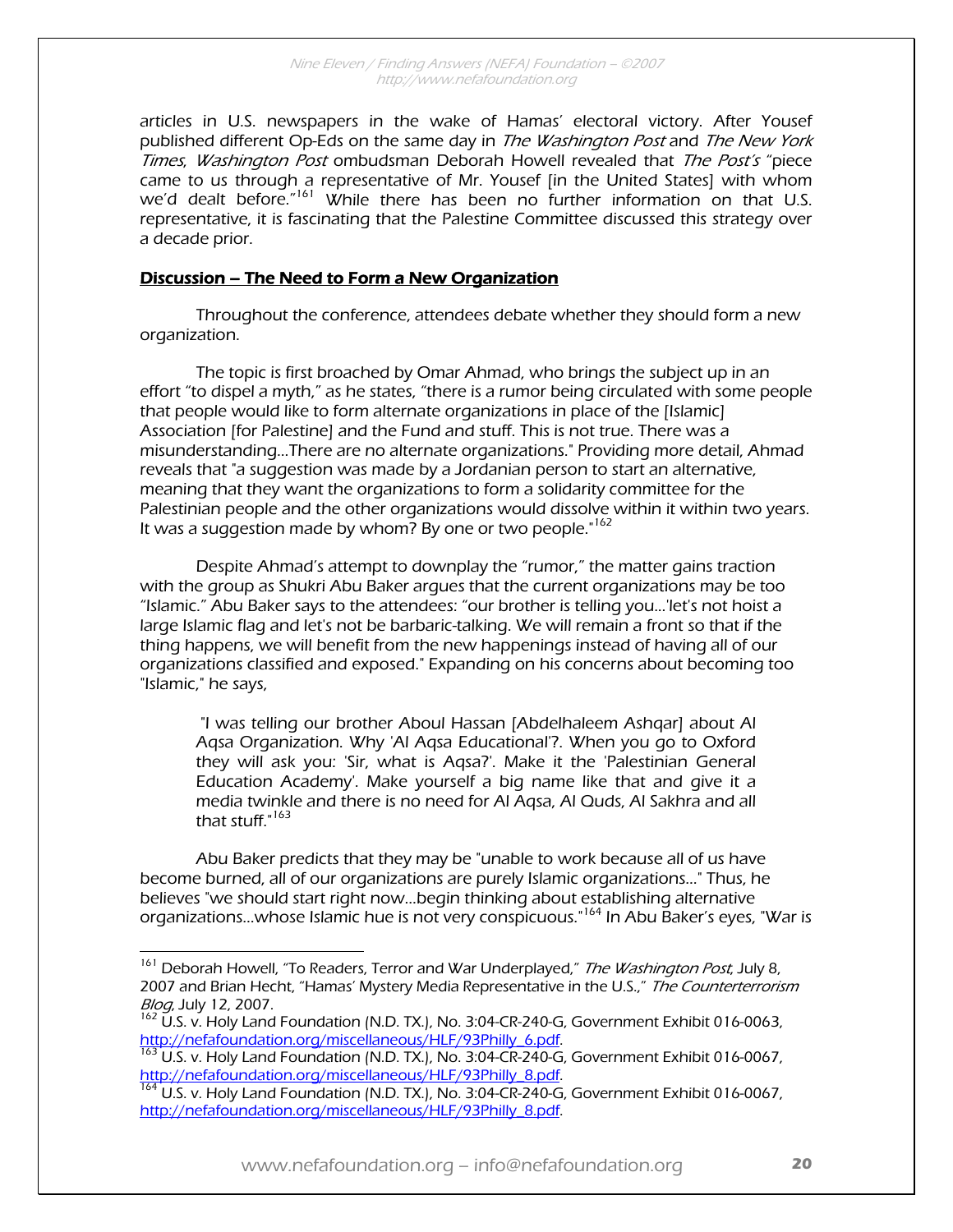deception. Deceive, camouflage...Deceive your enemy."<sup>165</sup> (Note: The theme of deception is consistent throughout the conference. For example, an unidentified speaker says, "a point which should be taken into consideration…is making available an official U.S. cover representing the Islamic community...This will achieve more than one goal...we give an official cover for the existing organizations in case they got dissolved."166)

Less than enthusiastic about Abu Baker's suggestions, Omar Ahmad disputes the assertion that the organizations can hide their Islamic character. Ahmad says to the group, "I personally believe that anybody's secret will be revealed right now...no matter what names you will use they will be revealed because...you cannot hide a Muslim."<sup>167</sup> Furthermore, according to Ahmad, "we don't really have available people whom we could dedicate for the work we want to hide."<sup>168</sup>

After the attendees discuss other matters, the topic resurfaces, as Osama (no further information) asks, "how is this organization going to be different in its dealing from the [Islamic] Association [for Palestine] if it is an Islamic one?" Gawad (no further information) adds new color to the debate by pointing out that "there is a clear attempt to normalize the Jewish, Arab and Islamic relationship in America" and the different sides are even meeting at the White House. In this new context, Ghassan (no further information) asserts that because IAP "is seen as an Islamic entity," "people must have another organization which addresses the [Palestinian Liberation] Organization, addresses the U.S. Administration, addresses any government, address[es]…the lobby..."169 Another unidentified attendee clarifies that this new organization would serve as "a political organization and public relations" organ.<sup>170</sup>

#### The 1994 Formation of the Council on American-Islamic Relations (CAIR)

In 1994, Nihad Awad, Omar Ahmad,<sup>171</sup> and Rafeeg Jaber founded the Council on American-Islamic Relations (CAIR), a Washington D.C.-based organization whose stated mission "is to enhance understanding of Islam, encourage dialogue, protect civil liberties, empower American Muslims, and build coalitions that promote justice and

<sup>&</sup>lt;sup>165</sup> U.S. v. Holy Land Foundation (N.D. TX.), No. 3:04-CR-240-G, Government Exhibit 016-0069,<br>http://nefafoundation.org/miscellaneous/HLF/93Philly 9.pdf.

<sup>&</sup>lt;sup>166</sup> U.S. v. Holy Land Foundation (N.D. TX.), No. 3:04-CR-240-G, Government Exhibit 016-0059,<br>http://nefafoundation.org/miscellaneous/HLF/93philly\_muin.pdf.<br><sup>167</sup> U.S. v. Holy Land Frugg L. (115, 000), 117, 2000

<sup>&</sup>lt;sup>167</sup> U.S. v. Holy Land Foundation (N.D. TX.), No. 3:04-CR-240-G, Government Exhibit 016-0069,<br>http://nefafoundation.org/miscellaneous/HLF/93Philly 9.pdf.

<sup>&</sup>lt;sup>168</sup> U.S. v. Holy Land Foundation (N.D. TX.), No. 3:04-CR-240-G, Government Exhibit 016-0069, http://nefafoundation.org/miscellaneous/HLF/93Philly 9.pdf.

http://nefatous/Hubridgellaneous/H.F.J. No. 3:04-CR-240-G, Government Exhibit 016-0073,

http://nefafoundation.org/miscellaneous/HLF/93Philly\_11.pdf.<br><sup>170</sup> U.S. v. Holy Land Foundation (N.D. TX.), No. 3:04-CR-240-G, Government Exhibit 016-0073,<br>http://nefafoundation.org/miscellaneous/HLF/93Philly\_11.pdf.

hote: In a February 2003 court filing IAP's attorneys admitted that Ahmad was still serving on the American Middle Eastern League for Palestine's (AMELP) Board of Directors. As noted above, AMELP did business as IAP. See: Boim v. Quranic Literacy Institute (N.D. IL.), No. OO-C-2905, Defendants' Answer to Plaintiffs' Complaint, Filed February 6, 2003, http://nefafoundation.org/miscellaneous/HLF/Ahmad\_AMELP.pdf.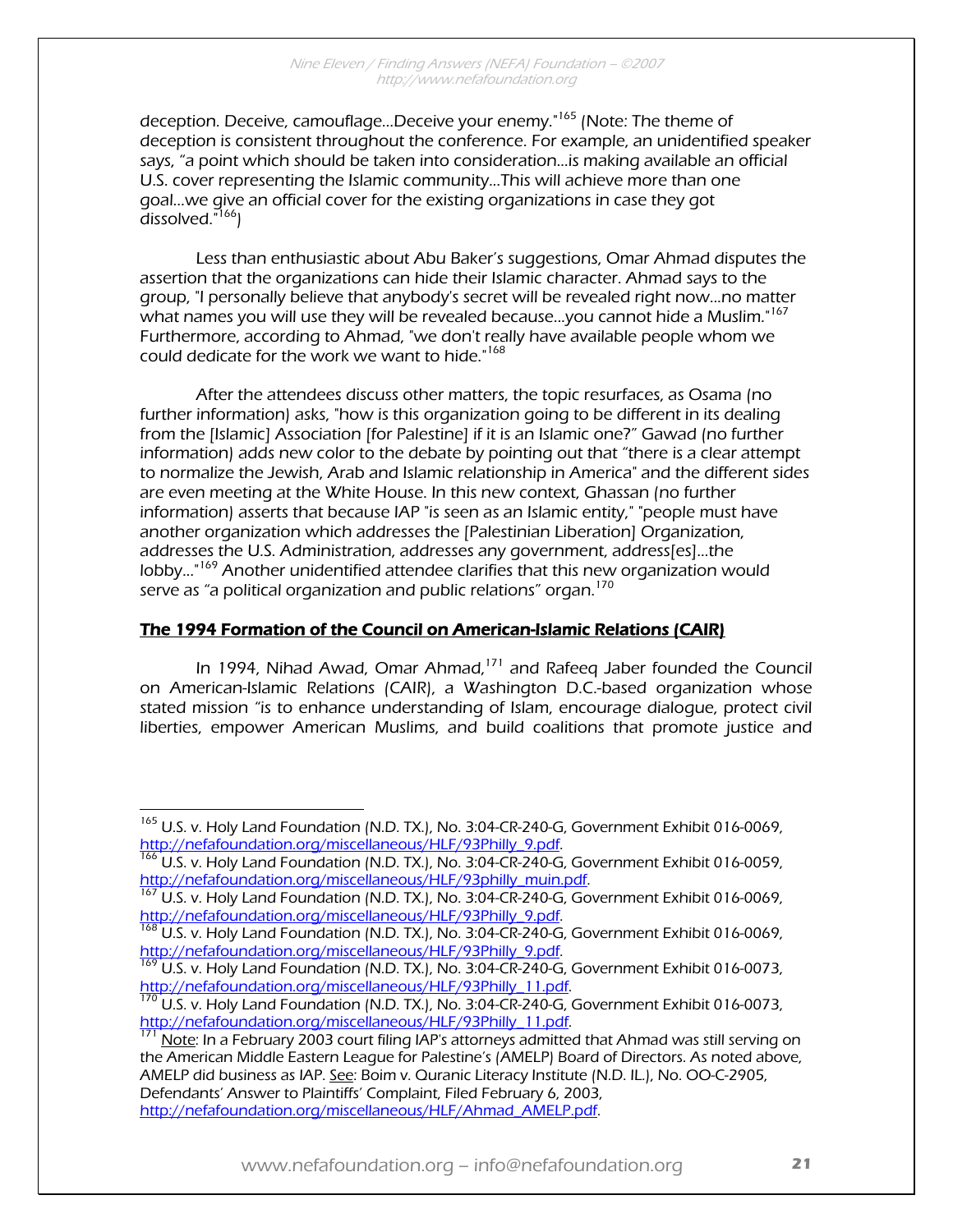mutual understanding."172 In a 2000 article, Nihad Awad provided background on the group's origins:

"After the Gulf War was over, I was offered a job with the Islamic Association for Palestine (IAP) as their public relations director...my responsibility was to explain the Palestinian experience to the public and the media. In this effort I worked closely with IAP president Omar Ahmad. Omar...had the insight to realize that the central issue facing the Muslim community in the United States was not being addressed. The core challenge, that of stereotyping and defamation, was having a devastating effect on our children and paralyzing adults from taking their due roles in civic affairs. Omar suggested to me that we leave the IAP and concentrate on combating anti-Muslim discrimination nationwide. He proposed that I move to Washington D.C., where any effective national effort would have to be based, while he tried to raise the seed money for the project."<sup>173</sup>

Reinforcing the assessment that CAIR is an offshoot of IAP, CAIR's third incorporator, Rafeeq Jaber, has served as IAP President.174 There is still other evidence of personnel overlap between IAP and CAIR. For example, as noted previously, Ghassan Elashi incorporated HLF175 and IAP176 and was a founding board member of CAIR's Texas chapter.<sup>177</sup> Moreover, the same year that CAIR incorporated, HLF wrote the group a \$5,000 check.<sup>178</sup>

Additional evidence of CAIR's true identity lies in the fact that a number of onetime CAIR officials have also held positions at organizations the U.S. government has identified as part of the Hamas or Muslim Brotherhood U.S. infrastructure. For example, former HLF board member<sup>179</sup> Riad Abdelkarim served as an official with CAIR's California branch.<sup>180</sup> And CAIR Research Director<sup>181</sup> Mohamed Nimer previously served on UASR's Board of Directors,<sup>182</sup> while Anisa Abd el Fattah was a CAIR board member and the editor of UASR's *Middle East Affairs Journal.<sup>183</sup> What's more, the co-founder of CAIR's* 

 $\overline{a}$ 

<sup>178</sup> http://nefafoundation.org/miscellaneous/HLF/hlf\_cair\_5k.pdf.<br><sup>179</sup> IRS Form 990, Holy Land Foundation, 2000,<br>http://www.nefafoundation.org/miscellaneous/HLF/HLF\_IRS990\_2000.pdf.

<sup>180</sup> Riad Abdelkarim, "True Face of Islam," *The New York Times*, October 24, 2001.<br><sup>181</sup> "CAIR National Board and Staff," October 30, 2007,

http://www.cair.com/AboutUs/CAIRNationalBoardandStaff.aspx#MohamedNimer.<br><sup>182</sup> O'Neill v. Al Baraka (S.D. N.Y.), Civil Action No. 03-MDL-1570, Plaintiff's More Definite

Statement/Additional Allegations as to Defendant Council on American-Islamic Relations (CAIR)

<sup>&</sup>lt;sup>172</sup> "Our Vision, Mission, and Core Principles,"

http://www.cair.com/AboutUs/VisionMissionCorePrinciples.aspx.<br><sup>173</sup> Nihad Awad, "Muslim-Americans in Mainstream America," *The Link*, February-March 2000.<br><sup>174</sup> IAP Board of Directors,

http://web.archive.org/web/20000816224509/www.iap.org/contact\_us.htm.<br><sup>175</sup> U.S. v. Holy Land Foundation (N.D. TX.), No. 3:04-CR-240-G, Government Exhibit 011-0032,<br>http://www.nefafoundation.org/miscellaneous/HLF/AOLOLF.pd

 $\frac{176}{176}$  U.S. v. Holy Land Foundation (N.D. TX.), No. 3:04-CR-240-G, Government Exhibit 011-0033, http://www.nefafoundation.org/miscellaneous/HLF/IAP\_Elashi.pdf. 177 Testimony of Matthew Epstein before the United States Senate Judiciary Committee,

Subcommittee on Terrorism, Technology, and Homeland Security, "Saudi Support for Islamic Extremism in the United States," September 10, 2003.

<sup>&</sup>lt;sup>183</sup> Guest CV, Dr. Anisa Abd el Fattah, Islamonline.net.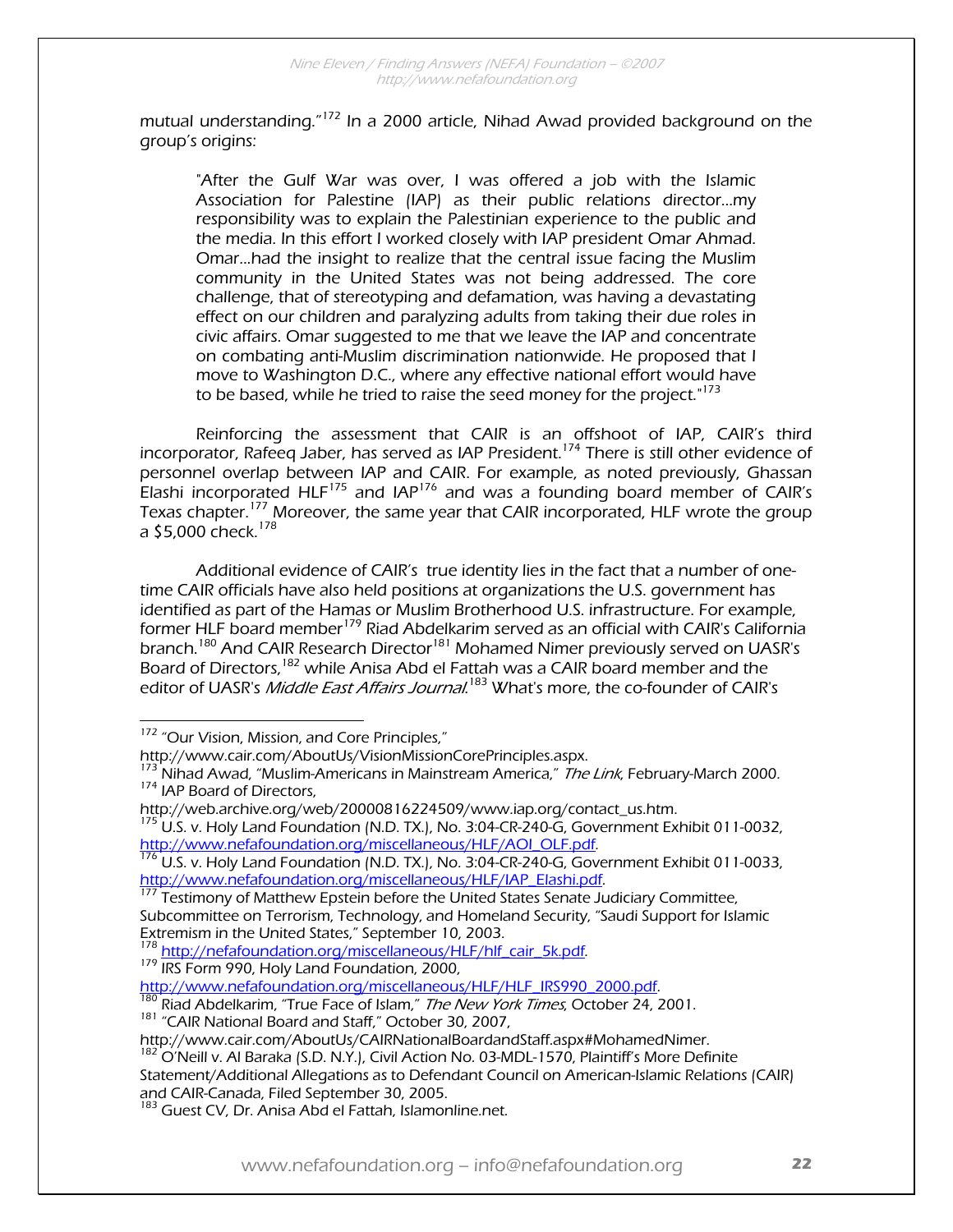New Jersey office, Magdy Mahmoud, has been on the national Executive Board and chaired the Chapters Committee of the Muslim Arab Youth Association (MAYA), <sup>184</sup> an organization federal prosecutors have named as a member of the U.S. Muslim Brotherhood.<sup>185</sup>

Reflecting this web of connections, the U.S. government has labeled CAIR a member of the U.S. Muslim Brotherhood's Palestine Committee.<sup>186</sup>

#### Protecting their Own – CAIR Defends 1993 Philadelphia Meeting Attendees

 In addition to lobbying Congress, appearing frequently in the national media, and serving as an outspoken critic of any organization or individual that purportedly defames Muslims, CAIR has been a vociferous defender of members of the alleged Hamas network. Particularly notable is CAIR's support for those who attended the 1993 Philadelphia meeting with Omar Ahmad and Nihad Awad. The following review provides key examples of CAIR's actions.

- Infocom: Following the FBI's September 2001 raid of Ghassan Elashi's computer company, Infocom, Nihad Awad appeared at a press conference outside Infocom headquarters to blast the government's actions as an "anti-Muslim witch hunt."<sup>187</sup> When Infocom and the Elashis were indicted in December 2002 for engaging in "financial transactions with [Mousa Abu] Marzook after his designation as a terrorist," CAIR Dallas Fort-Worth issued a statement "express[ing] our shock and dismay at yesterday's arrest of four prominent, respected members of our community." The release added, "How does the arrest of these four men make America safer? The significance of these arrests is clearly exaggerated for political purposes. One is left wondering whether these arrest orders were issued from Tel Aviv or Washington, D.C!" Finally, the release stated, "we are concerned that these charges result from what appears to be a 'war on Islam and Muslims' rather than a 'war on terror."<sup>188</sup>
- Holy Land Foundation: After the U.S. government shut down HLF in December 2001, CAIR released a statement that said, "We ask that President Bush reconsider what we believe is an unjust and counterproductive move that can only damage America's credibility with Muslims in this country and around the world and could create the impression that there has been a shift

http://www.nefafoundation.org/miscellaneous/HLF/US\_v\_HLF\_Unindicted\_Coconspirators.pdf.<br><sup>186</sup> U.S. v. Holy Land Foundation (N.D. TX.), No. 3:04-CR-240-G, List of Unindicted Co-conspirators and/or Joint Venturers, Filed May 29, 2007,

http://www.nefafoundation.org/miscellaneous/HLF/US\_v\_HLF\_Unindicted\_Coconspirators.pdf. 187 "Raid on Texas Business in 'Anti-Muslim Witch Hunt' Say Muslim Leaders,"

http://web.archive.org/web/20011012101228/www.iap.org/theraid.htm.

 $\overline{a}$ <sup>184</sup> Magdy Mahmoud biography, http://web.archive.org/web/20031017201804/www.cairnj.org/biommahmoud.html.

<sup>&</sup>lt;sup>185</sup> U.S. v. Holy Land Foundation (N.D. TX.), No. 3:04-CR-240-G, List of Unindicted Co-conspirators and/or Joint Venturers, Filed May 29, 2007,

<sup>&</sup>lt;sup>188</sup> CAIR Dallas-Fort Worth Press Release, "DFW Muslim Leaders Issue Statement Regarding Elashi Family Arrests," December 19, 2002.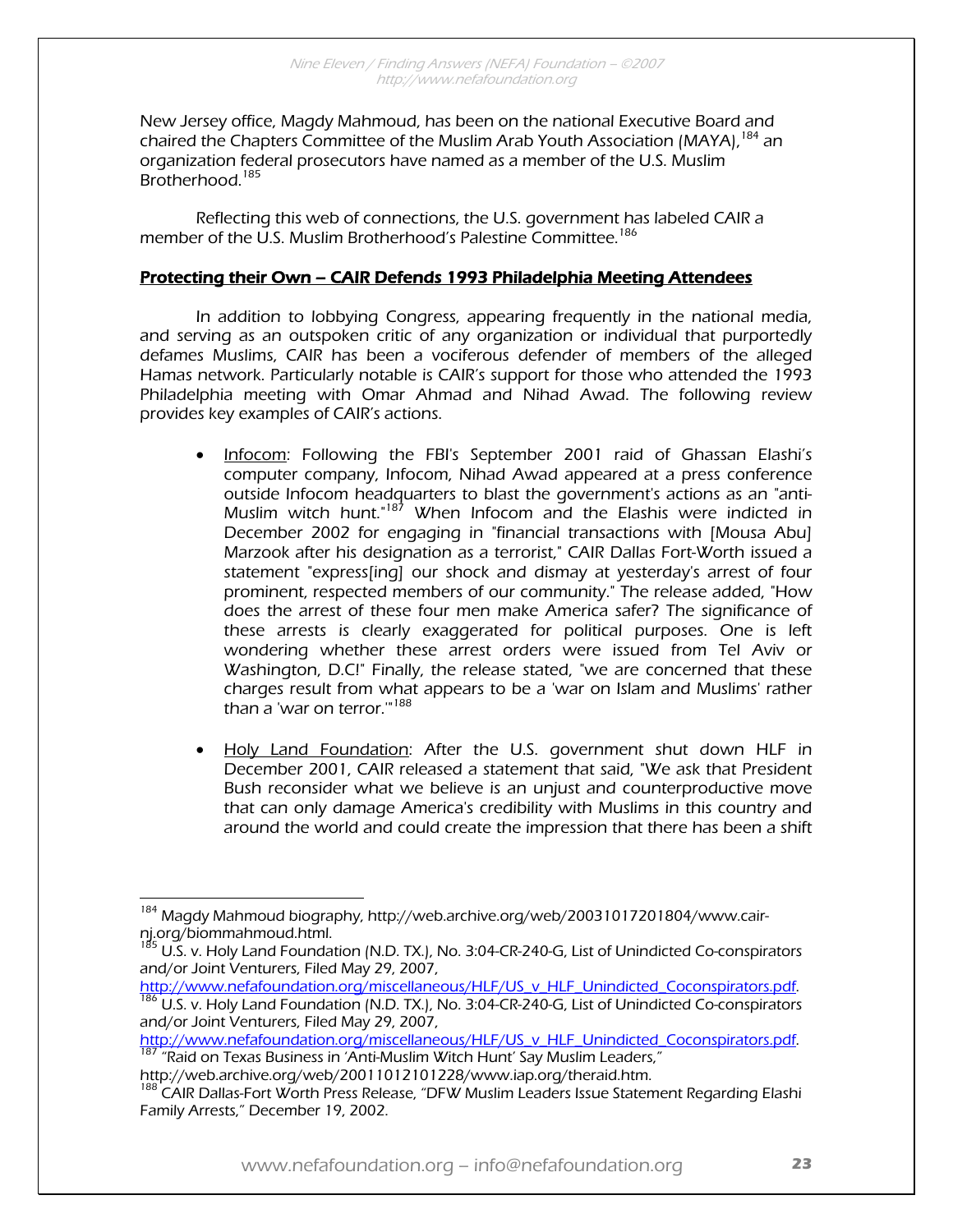from a war on terrorism to an attack on Islam." On the same page, CAIR reprinted HLF's statement proclaiming its innocence.<sup>189</sup>

The July 2004 indictment of HLF led CAIR to warn in a press release that "The government should not use evidence apparently tainted by foreign intelligence sources from a nation that has its own political agenda.<sup>"190</sup> During the trial, CAIR participated in the "Hungry for Justice" coalition, which argued that the government was "criminalizing humanitarian aid using guilt by association in a politically driven prosecution."<sup>191</sup> The Chairman of CAIR National and the Executive Director of CAIR Dallas-Fort Worth served as two of the four "media contacts" for the coalition.<sup>192</sup> And the day the HLF verdict was announced, Nihad Awad spoke at a press conference at the Dallas courthouse, praising the result and comparing today's environment to "the McCarthyism era."<sup>193</sup> The same day, CAIR issued a press release labeling the verdict a "stunning defeat" for the Department of Justice.<sup>194</sup>

- Abdel-Jabbar Hamdan: When Hamdan was arrested the day HLF was indicted, CAIR's Southern California office announced that it would "hold a news conference to outline concerns about allegations that a local Muslim is being threatened with deportation as a 'pressure tactic' to gain information about an Islamic charity." CAIR-Los Angeles' Communications Director remarked, "Our legal and immigration systems should be used to punish criminals and protect our borders, not as psychological thumb-screws to extract information."<sup>195</sup>
- Islamic Association for Palestine: As noted above, in December 2004, a federal magistrate judge found IAP and HLF (and others) civilly liable for \$156 million in the death of U.S. citizen David Boim in a Hamas terrorist attack.<sup>196</sup> Upset with a ruling during the trial, CAIR Chicago's Yasser Tabbara told the media, "At the end of the day…what we are witnessing is a modern day lynching and a mockery of justice."<sup>197</sup>
- Abdelhaleem Ashqar: CAIR has also been a passionate defender of Abdelhaleem Ashqar. For example, a July 2007 CAIR-Chicago press release stated, "Through its targeting of Mr. Salah and Dr. Ashqar, the Bush administration has attempted to criminalize charitable aid to Palestinians...The defendants are neither terrorists nor criminals for having supplied charitable

to deport him. <u>See</u>: "Islamic Charity Fundraiser Released," *CBS News*, August 1, 2006.<br><sup>196</sup> Boim v. Quranic Literacy Institute (N.D. IL.), No. OO-C-2905, Judgment, Filed March 4, 2005,<br>http://nefafoundation.org/miscella

 $\overline{a}$ <sup>189</sup> CAIR Press Release, "Freeze on Group's Assets Questioned by U.S. Muslims," December 4, 2001.<br><sup>190</sup> CAIR Press Release, "CAIR to Monitor HLF Indictments," July 27, 2004.<br><sup>191</sup> "About Us," http://www.h4jusa.com/intro.<br>

October 22, 2007.

<sup>&</sup>lt;sup>195</sup> CAIR Press Release, "California Muslims Decry 'Pressure Tactics,' Used on Detainee," July 29, 2004. Note: Hamdan was released on bond in 2006 and the government is continuing its efforts

http://nefarodation.org/miscellaneous/Hurrecheous/Hurrecheous/Herry/Huslim Groups Claim Injustice in Boim Trial," NBC 5, December 6, 2004.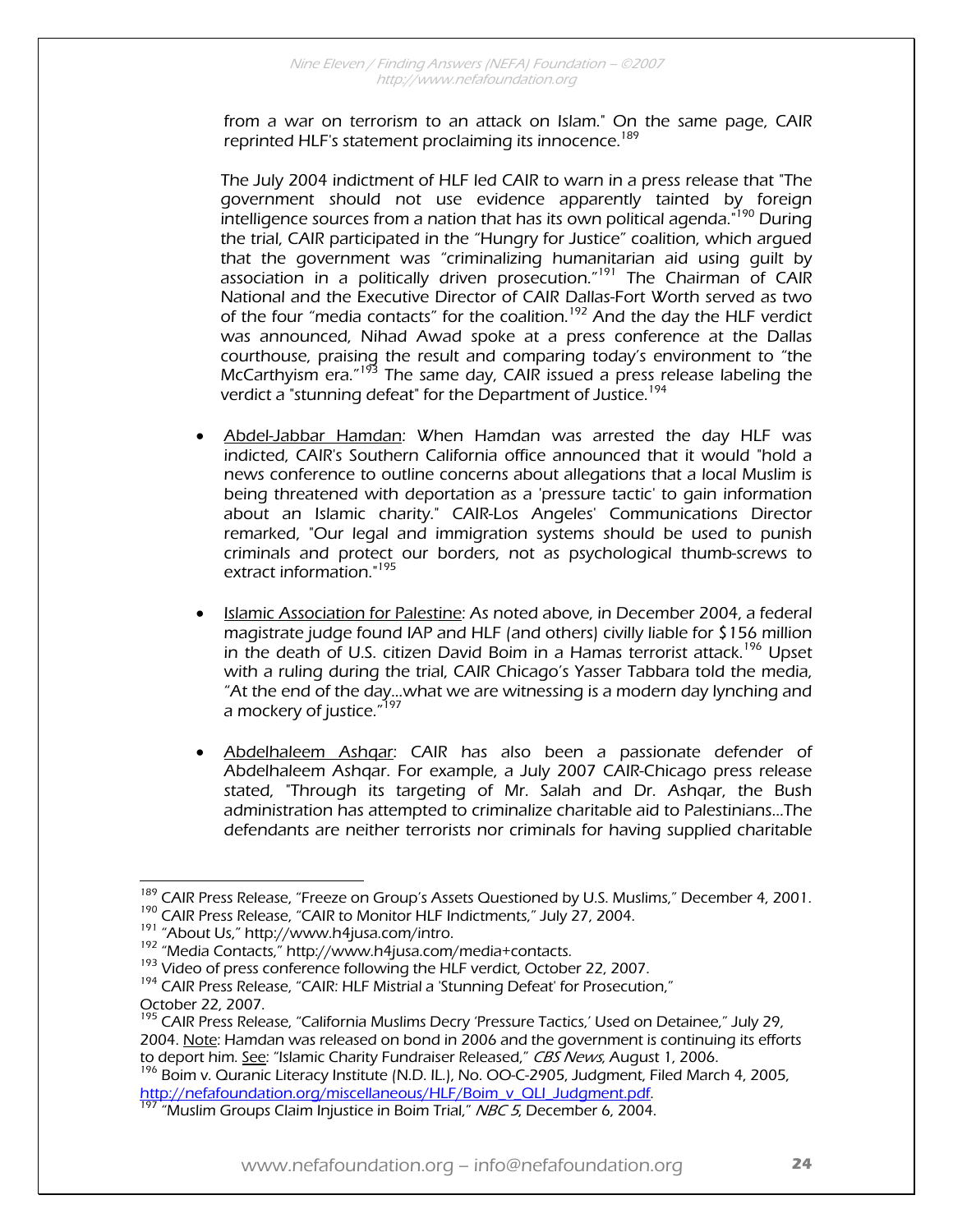aid to the most vulnerable factions of their occupied and war-ravaged country of origin, Palestine."<sup>198</sup>

Despite CAIR's track record, federal, state, and local law enforcement have consistently received "diversity training" from CAIR. For example, according to CAIR, the organization has "conducted sensitivity training for the FBI in Orlando and Jacksonville" and "participated in more than a dozen diversity training programs for Orange County [CA] Sheriffs."199 CAIR has also met with an array of high-ranking U.S. officials, including then-President Clinton,  $200$  President Bush<sup>201</sup> and then-Secretary of State Colin Powell.<sup>202</sup> CAIR's stature has even earned it international access; in November 2005, CAIR was invited to serve as a representative of the American Muslim community at a meeting of American and European leaders organized by the U.S. Embassy in Belgium.<sup>203</sup>

#### Conclusion

 $\overline{a}$ 

 The dozens of pages of transcripts from the 1993 Philadelphia conference provide a veritable roadmap of the strategies HLF, IAP, and CAIR would employ in the coming years to establish themselves as mainstream organizations in the U.S. The key officials in these organizations display an acute awareness of the language they must use, the institutions they must "infiltrate," and the manner in which they must exploit the media and Congress to achieve their goals.

 Philadelphia meeting attendees also demonstrate a cold-heartedness that is in stark contrast to the warm public face that many of them adopt. For example, Shukri Abu Baker's complaint that the "Dawa'a value" of "children's day care centers" "is close to zero" speaks volumes about HLF's true priorities<sup>204</sup> and clashes with his claim that he is committed to improving "the lives of the most vulnerable" in order to "build peace and empower future generations."205 Abu Baker's acknowledgement that donations to non-Islamists were only made to keep the organization "on its legal track<sup>"206</sup> is quite telling as well. And for Omar Ahmad – Chairman Emeritus of an organization that purports to be "a natural ally of groups…that advocate justice and human rights in America and around

<sup>&</sup>lt;sup>198</sup> CAIR-Chicago Action Alert, "Please Attend Muhammad Salah Trial Sentencing," July 9, 2007, http://cairchicago.org/actionalerts.php?file=aa\_salah\_trial07092007.<br><sup>199</sup> "CAIR: Work with Law Enforcement Authorities,"

http://web.archive.org/web/20070204140940/http:/www.cair-

net.org/default.asp?Page=CAIRsWork.

<sup>&</sup>lt;sup>200</sup> CAIR Press Release, <sup>"</sup>American Muslims Mark End of Ramadan at White House Gathering," January 11, 2000.

<sup>&</sup>lt;sup>201</sup> CAIR Press Release, "President Bush Again Meets with US Muslim Leaders," September 26,

<sup>2001.&</sup>lt;br><sup>202</sup> U.S. Newswire, "U.S. Muslims Meet With Powell on Foreign Policy," June 17, 2004.

<sup>&</sup>lt;sup>203</sup> CAIR Press Release, "CAIR Participates in Dialogue with European Muslims," November 18, 2006 and "Muslim Communities Participating in Society: A Belgian-U.S. Dialogue," http://belgium.usembassy.gov/muslim\_communities\_participating\_in\_society\_a\_belgianu.s. dialogue.

 $^{204}$  U.S. v. Holy Land Foundation (N.D. TX.), No. 3:04-CR-240-G, Government Exhibit 016-0061, http://nefafoundation.org/miscellaneous/HLF/93Philly\_5.pdf.<br><sup>205</sup> "A Message from HLF President,"

http://web.archive.org/web/20011128010658/www.hlf.org/hlf-message-sep2001.shtml.<br><sup>206</sup> U.S. v. Holy Land Foundation (N.D. TX.), No. 3:04-CR-240-G, Government Exhibit 016-0057, http://nefafoundation.org/miscellaneous/HLF/93Philly\_4.pdf.